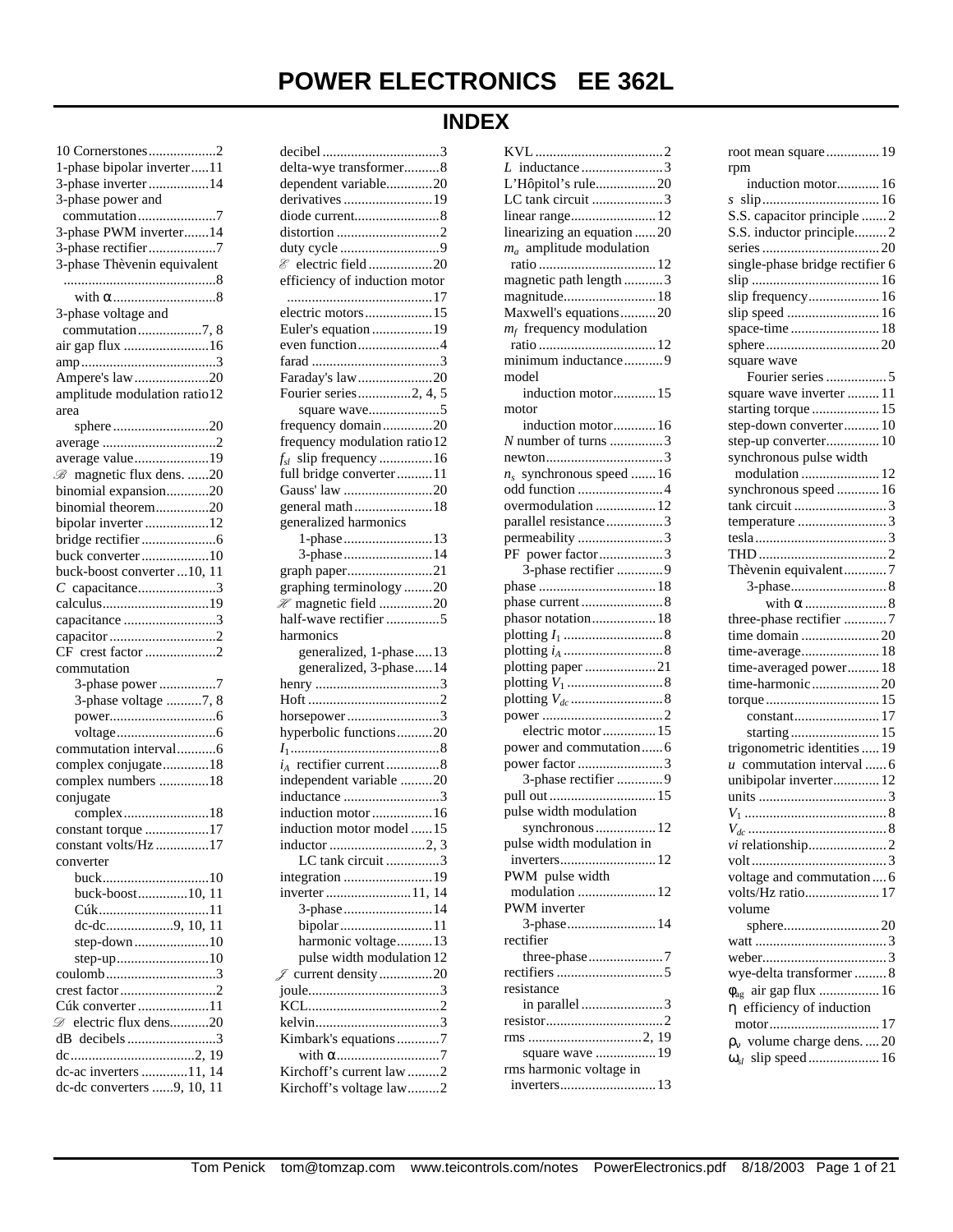### **10 CORNERSTONES OF POWER ELECTRONICS - Hoft**

## **1. KVL**

Kirchoff's Voltage Law. The sum of the changes in voltage around a circuit loop is equal to zero. This is true in both the instantaneous and average (integrate over one cycle) sense.

## **2. KCL**

Kirchoff's Current Law. The current entering a node is equal to the current leaving the node. This is also true in both the instantaneous and average (integrate over one cycle) sense.

## **3.** *vi* **RESISTOR**

The voltage to current relationship in a resistor.

 $v = ir$ 

## **4.** *vi* **CAPACITOR**

The voltage to current relationship in a capacitor.

 $i = C \frac{dv}{dt}$ *dt*

## **5.** *vi* **INDUCTOR**

The voltage to current relationship in a inductor.



## **6. AVERAGE (DC) AND RMS**

Average and dc will be synonymous in this class, but are not the same as rms.

$$
v_{\text{avg}} = \frac{1}{T} \int_{t_0}^{t_0+T} v(t) dt \qquad v_{\text{rms}} = \sqrt{\frac{1}{T} \int_{t_0}^{t_0+T} v^2(t) dt}
$$

## **7. POWER**

We are concerned with both instantaneous and average power. As with rms values, power is related to heating.

$$
\left| P_{\text{avg}} = \frac{1}{T} \int_{t_0}^{t_0+T} p(t) dt \right| \qquad \boxed{1}
$$

$$
p(t) = v(t) i(t)
$$

 $p(t)$  = instantaneous power [W]

## **8. S.S. INDUCTOR PRINCIPLE**

Under steady state conditions, the average voltage across an inductor is zero.

## **9. S.S. CAPACITOR PRINCIPLE**

Under steady state conditions, the average current through a capacitor is zero.

## **10. FOURIER SERIES**

In the 1820s, Fourier came out with a 1-page paper on his Fourier series. A periodic function may be described as an infinite sum of sines and cosines.

$$
v(t) = V_{avg} + \sum_{k=1}^{\infty} \left[ a_k \cos(k\omega_0 t) + b_k \sin(k\omega_0 t) \right]
$$

See p4.

## **DISTORTION** [%]

Distortion is the degree to which a signal differs from its fundamental frequency.

$$
THD = \frac{RMS \text{ value of harmonics for } k > 1}{RMS \text{ value of fundamental frequency } k = 1}
$$

% THD = 
$$
100 \frac{V_{\text{dis}}}{V_{\text{rms1}}}
$$
  
=  $100 \frac{\sqrt{V_{\text{rms}}^2 - V_{\text{rms1}}^2}}{V_{\text{rms1}}}$ 

Use the polar form of the Fourier Series, see p4.

 $V_{\text{dis}}$  = rms voltage distortion [V]  $V_{\text{rms1}}$  = fundamental frequency rms voltage [V]  $V_{\text{rms}}$  = rms voltage [V] THD = Total Harmonic Distortion [V]

### **CREST FACTOR** [no units]

The crest factor quantifies the *smoothness* of the waveform and is related to the weight of its impact on components. For DC and a square wave the crest factor is 1, for a sine wave, it is 1.414. A large crest factor means the wave is not as efficient at delivering energy.

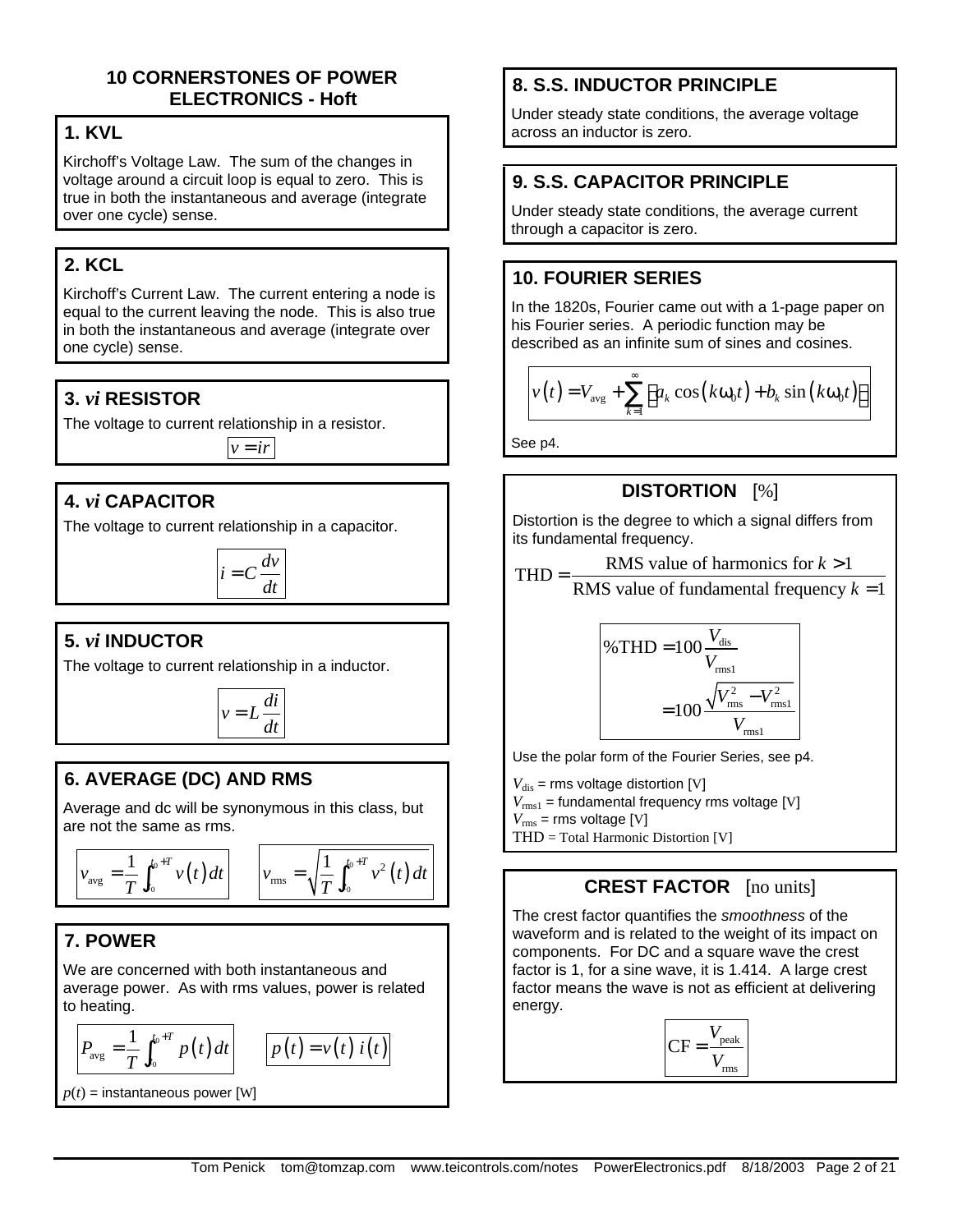### **PF POWER FACTOR** [no units]

The power factor is the ratio of true power (the power consumed, ignoring the reactive factor) to apparent power (the total power consumed). Also, the power factor is the cosine of the angle by which the current lags the voltage (assuming an inductive load).

$$
PF = \cos(\theta_v - \theta_i)
$$

### **DECIBELS** [dB]

A log based unit of energy that makes it easier to describe exponential losses, etc. The decibel means 10 bels, a unit named after Bell Laboratories.



**UNITS, electrical**

*I* (current in amps) =  $\frac{q}{q} = \frac{W}{q} = \frac{J}{q} = \frac{N \cdot m}{q} = \frac{V \cdot m}{r}$  $\cdot s$   $V \cdot$ *q W J N m V C s V V s V s s*  $=\frac{U}{\sqrt{2}}=\frac{J}{\sqrt{2}}=\frac{IV}{\sqrt{2}}=\frac{IV}{\sqrt{2}}$  $q$  (charge in coulombs) =  $I \cdot s = V \cdot C = \frac{J}{V} = \frac{N \cdot m}{V} = \frac{W \cdot s}{V}$  $= V \cdot C = \frac{V}{V} = \frac{1 V}{V} =$ *C* (capacitance in farads) =  $\frac{q}{\tau} = \frac{q^2}{\tau^2} = \frac{q^2}{\tau^2}$ 2 · · *q*  $q^2$   $q^2$  *J I*·s *V J N* $\cdot$ *m V*<sup>2</sup> *V*  $=\frac{q}{q}=\frac{q}{q}=\frac{q}{q+q}=$  $H$  (inductance in henrys) =  $\frac{V\cdot S}{A}$ *I* (note that  $H \cdot F = s^2$ ) *J* (energy in joules) =  $N \cdot m = V \cdot q = W \cdot s = I \cdot V \cdot s = C \cdot V^2 = \frac{q^2}{C}$  $= V \cdot q = W \cdot s = I \cdot V \cdot s = C \cdot V^2 =$ *N* (force in newtons) =  $\frac{J}{m} = \frac{q \cdot v}{m} = \frac{W \cdot s}{m} = \frac{kg \cdot s}{s^2}$ *J q*·*V W*· · *s kg m m m m s*  $=\frac{q_{1}^{2}}{q_{1}}=\frac{W_{1,3}}{q_{1}}=$ *T* (magnetic flux density in teslas) =  $\frac{WD}{m^2} = \frac{V \cdot S}{m^2} = \frac{H \cdot B}{m^2}$  $Wb$   $V \cdot s$  *H* $\cdot$ *I*  $m^2$   $m^2$   $m$  $=\frac{v}{2}$  = *V* (electric potential in volts) =  $\cdot s$  N $\cdot$ · *W J J W s N m q I q I s q q C*  $=$   $\frac{9}{2}$   $=$   $\frac{1000}{2}$   $=$   $\frac{1000}{2}$   $=$  $W$  (power in watts)  $=$  $\frac{J}{s} = \frac{N \cdot m}{s} = \frac{q \cdot V}{s} = V \cdot I = \frac{C \cdot V^2}{s} = \frac{1}{746} H P$  $=\frac{N}{N}=\frac{q^{2}V}{V}=V-I=\frac{Q^{2}V}{V}=$ Wb (magnetic flux in webers) =  $H \cdot I = V \cdot s = \frac{J}{I}$  $= V \cdot s =$ Temperature:  $[°C \text{ or } K]$   $0°C = 273.15K$ where *s* is seconds



#### **PARALLEL RESISTANCE** I never can remember the formula for two resistances in parallel. I just do it the hard  $R_1 \parallel R_2 = \frac{R_1 R_2}{R_1 + R_2}$  $R_1 + R$  $R_1 \parallel R_2 = \frac{R_1 R_2}{R_1}$ + =

way.  $\overline{N_1 + N_2}$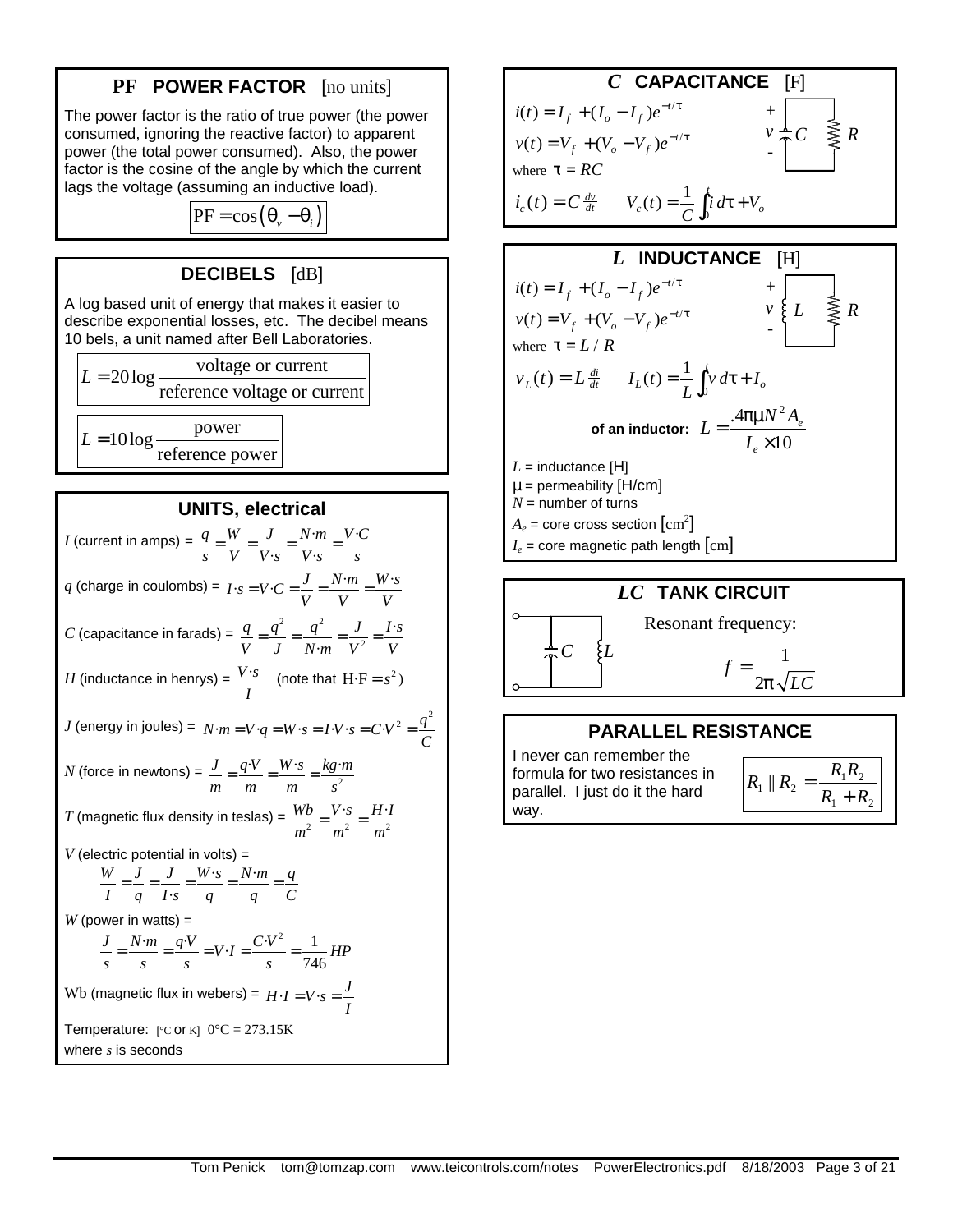#### **FOURIER SERIES**

The Fourier Series is a method of describing a complex periodic function in terms of the frequencies and amplitudes of its fundamental and harmonic frequencies.

Let 
$$
f(t) = f(t+T) =
$$
 any periodic signal  
\nwhere  $T = \frac{2\pi}{\omega} =$  the period.  
\n $f(t)$   
\n  
\nThen  $f(t) = F_{avg} + \sum_{k=1}^{\infty} [a_k \cos(k\omega_0 t) + b_k \sin(k\omega_0 t)]$   
\n $\omega_0$  = the fundamental frequency  $(k=1)$  in radians/sec.  
\n $k\omega_0$  = the harmonic frequencies  $(k=2,3,4...)$  in radians/sec.

 $k =$  denotes the fundamental  $(k=1)$  or harmonic frequencies (*k*=2,3,4…), not the wave number or propagation constant

 $F_{\text{avg}}$  = the average value of  $f(t)$ , or the DC offset

$$
F_{\text{avg}} = \frac{1}{T} \int_{t_0}^{t_0+T} f\left(t\right) dt
$$

 $a_k$  = twice the average value of  $f(t)\cos(k\omega_0 t)$ 

$$
a_k = \frac{2}{T} \int_{t_0}^{t_0+T} f(t) \cos k \omega t \ dt
$$

 $b_k$  = twice the average value of  $f(t)$ sin( $k\omega_0 t$ )

$$
b_k = \frac{2}{T} \int_{t_0}^{t_0+T} f(t) \sin k\omega t \ dt
$$

 $t_0$  = an arbitrary time

#### **FOURIER SERIES and Symmetry**

When the function *f*(*t*) is symmetric, certain shortcuts can be taken.



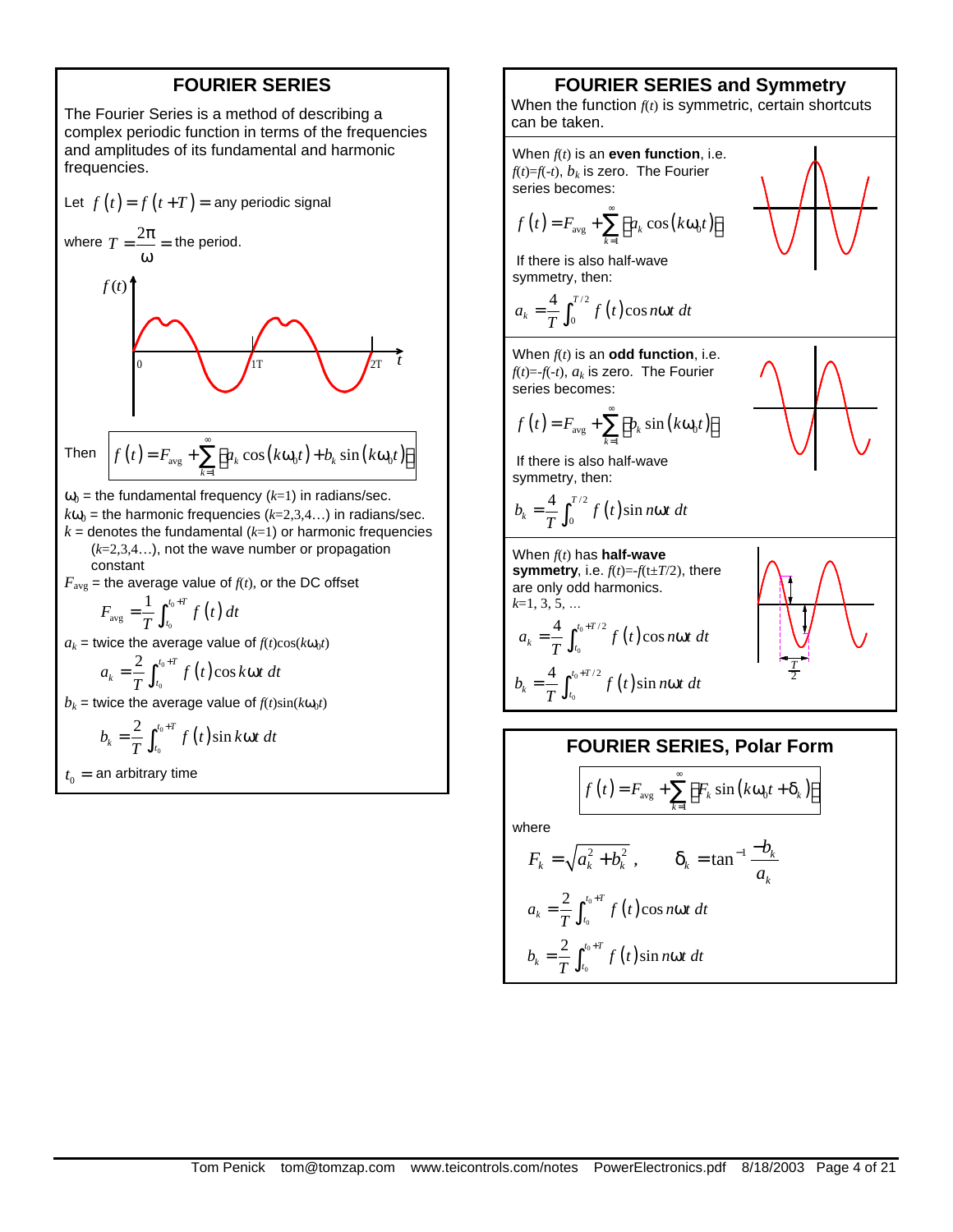### **FOURIER SERIES OF A SQUARE WAVE**

A 50% duty cycle square wave can be represented as an infinite sum of a fundamental sine wave and smaller odd harmonics.



### **SINGLE-PHASE RECTIFIERS**

#### **HALF-WAVE RECTIFIER**

As the supply voltage begins it's positive sinusoidal excursion, the diode conducts and current begins to flow in the inductor. When the voltage crosses zero, the current continues to flow through the inductor for a short period due to its stored energy and the diode conducts until the inductor current flow has halted. This point is called *extinction* and occurs at the angle β, where π < β < 2π. At this time *vd*, which has followed the supply voltage into the negative region, becomes zero (discontinuous).  $v_d$  and the inductor current remain at zero until the next cycle.



While current is flowing through the diode, there is zero voltage across the diode. When current flow stops at angle β, the voltage across the diode becomes negative (discontinuous). Since the average (dc) voltage at the source is zero and the average voltage across an inductor is zero, the average voltage across  $R_L$  is the negative of the average voltage across the diode.

$$
V_{\text{dode}} = \frac{1}{2\pi} \int_{\beta}^{2\pi} V_m \sin \theta \, d\theta = -V_{R \text{ avg}}
$$

The average voltage across *RL* can also be expressed as the product of the average (short circuit) current and *RL*. Under short circuit conditions, the average voltage can be found by integrating of a half-period.

$$
V_{R\text{ avg}} = I_{\text{sc}} R_L \qquad V_{R\text{ avg}} = \frac{1}{T} \int_0^{T/2} V_m \sin \omega t \ dt
$$

Now there is enough information here to find β iteratively.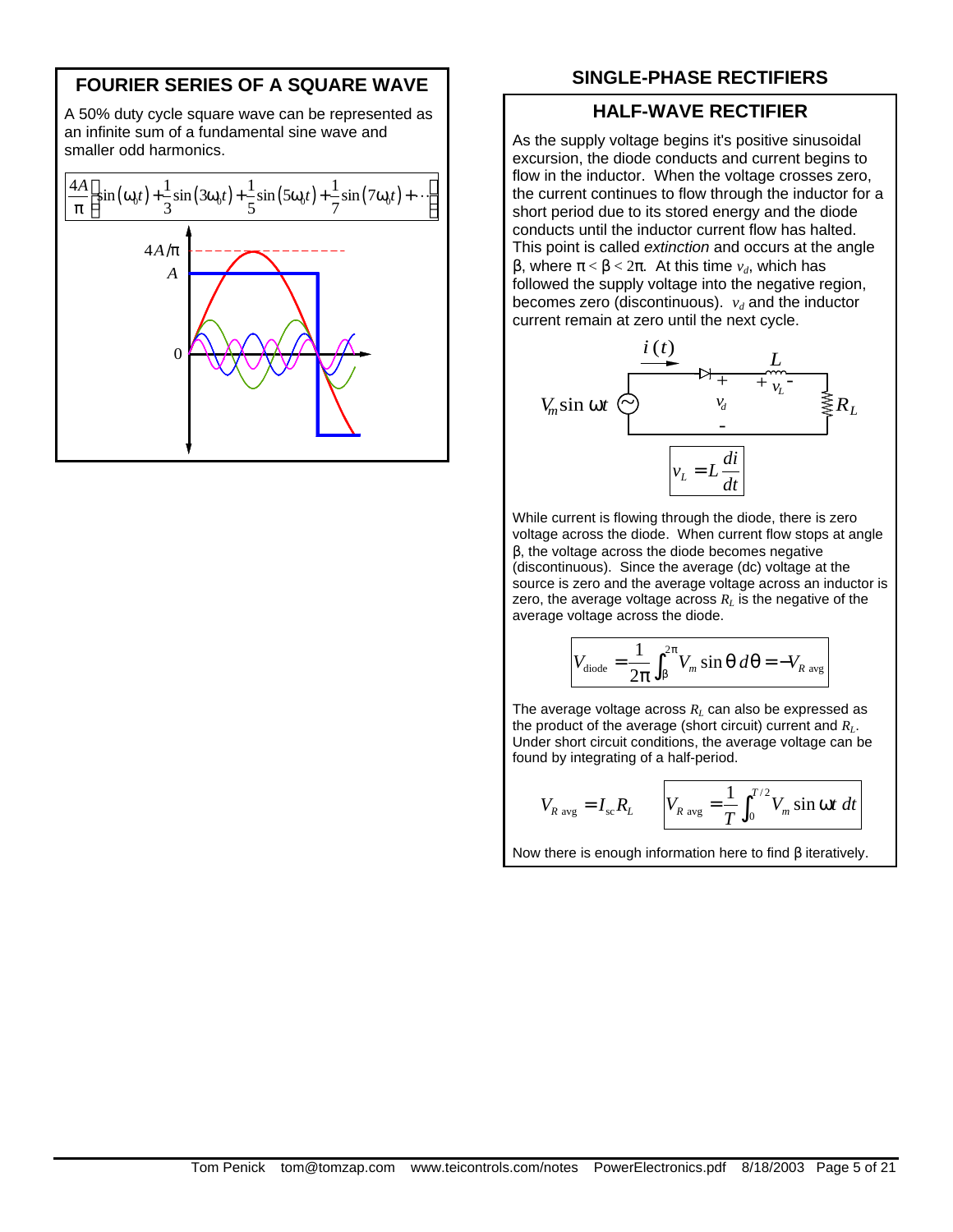### **BRIDGE RECTIFIER, CONSTANT LOAD VOLTAGE**

The current *id* begins to flow when the magnitude of the supply voltage exceeds  $V_d$ . The current peaks when the supply voltage magnitude returns to the level of  $V_d$ . As the supply voltage magnitude continues to fall,  $i_d$  rapidly returns to zero.





### *u* **COMMUTATION INTERVAL**

Commutation is the transfer of the electrical source from one path to another. For bridge rectifiers, it refers to the period of time when diodes from two sources are on simultaneously, i.e. the delay interval associated with a reverse-biased diode turning off. The commutation interval is usually expressed as an angle *u*.

The commutation interval is associated with rectifier circuits having a constant current load (inductance dominates load) and a finite inductance *L<sup>s</sup>* in the supply. The interval begins when the source voltage crosses zero going positive or when the thyristor gate is triggered.

No trigger: 
$$
\cos u = 1 - \frac{2\omega L_s I_d}{V_m}
$$
  
With trigger: 
$$
\cos(\alpha + u) = \cos \alpha - \frac{2\omega L_s I_d}{V_m}
$$

 $\omega$  = the supply frequency [rad./sec.]

 $L<sub>s</sub>$  = the supply inductance [H]

 $I_d$  = the (constant) load current [A]

 $V_m$  = the peak input voltage [V]

### **POWER AND COMMUTATION**

In order to have power, the commutation interval must not be zero.

$$
P_d = \frac{V_m^2}{2\omega L_s \pi} \left(1 - \cos^2 u\right)
$$

 $\omega$  = the supply frequency [rad./sec.]  $L<sub>s</sub>$  = the supply inductance [H]

 $I_d$  = the (constant) load current [A]

 $V_m$  = the peak input voltage [V]

### **VOLTAGE AND COMMUTATION**

The average voltage output of a full wave bridge rectifier is

$$
V_d = \frac{V_m}{\pi} \left( \cos u + 1 \right)
$$

 $\omega$  = the supply frequency [rad./sec.]

 $L_{\mathrm{s}}$  = the supply inductance [H]

 $I_d$  = the (constant) load current [A]

 $V_m$  = the peak input voltage [V]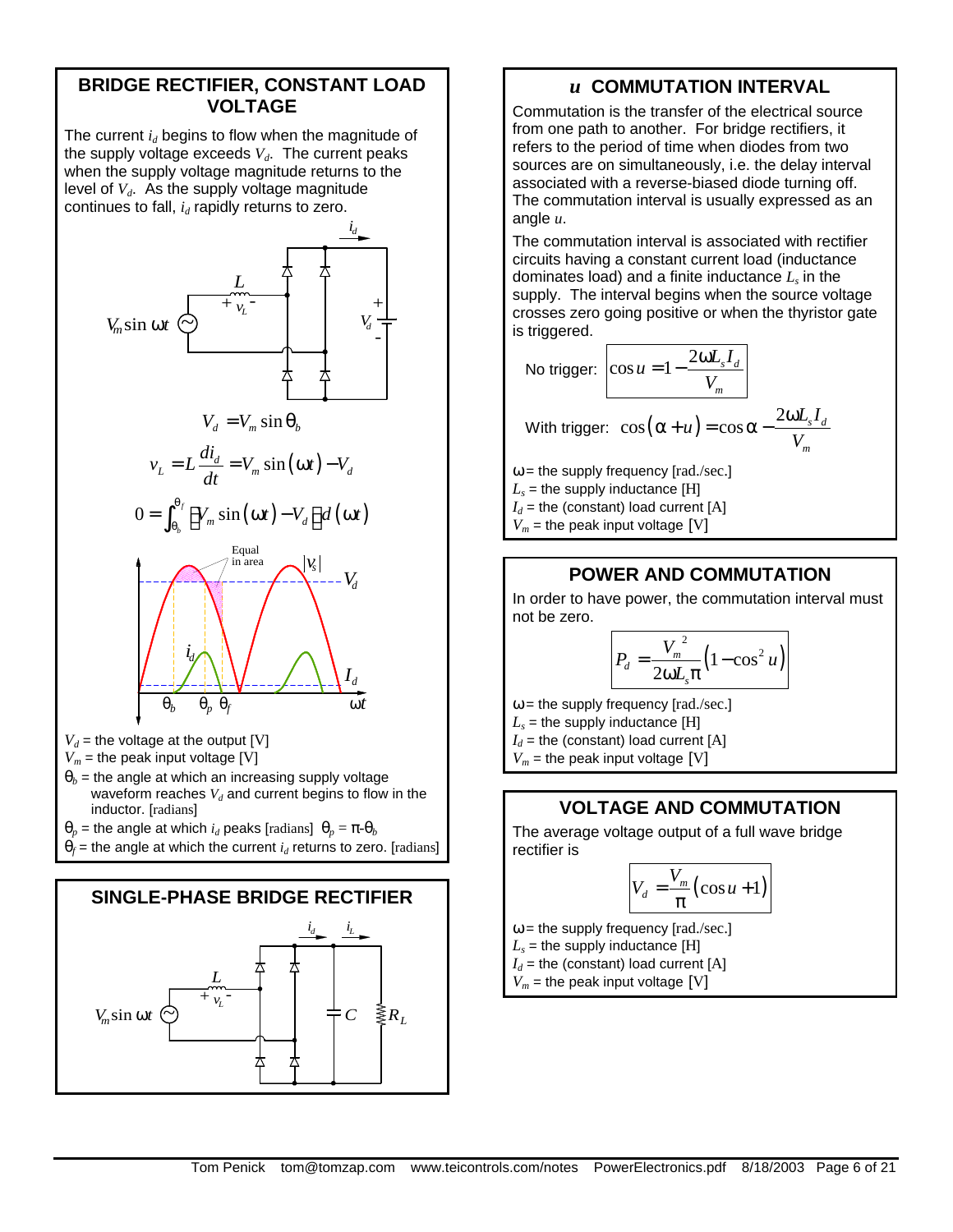### **THÈVENIN EQUIVALENT**

The Thèvenin equivalent for a single-phase full wave bridge rectifier.



### **THREE-PHASE RECTIFIERS**

### **THREE-PHASE RECTIFIER**

This circuit is known as **3-phase, 6-pulse line commutated converter**. When the load is dominated by inductance, it is modeled as a current source (constant current) as shown below. If the load is capacitive, it is modeled as a voltage source.



#### **KIMBARK'S EQUATIONS**

Kimbark's equations give the average current, voltage, and power of a 3-phase rectifier as a function of the commutation interval *u*.

$$
\mathbf{1^{st}}: \quad I_{dc} = \frac{V_{LLp}}{2\omega L} (1 - \cos u)
$$
\n
$$
\mathbf{2^{nd}}: \quad V_{dc} = \frac{3V_{LLp}}{2\pi} (1 + \cos u)
$$
\n
$$
\mathbf{3^{rd}}: \quad P_{dc} = \frac{3V_{LLp}}{4\pi\omega L} (1 - \cos^2 u)
$$
\n
$$
V_{LLp} = \text{peak line-to-line voltage [V]}
$$

 $\omega$  = the supply frequency [rad./sec.]  $L =$  the load inductance [H]  $u =$  the commutation interval  $[degrees]$ 

#### **KIMBARK'S EQUATIONS (with a)**

When the trigger angle  $\alpha$  is included, Kimbark's equations become:

$$
1^{st}: I_{DC} = \frac{V_{LLp}}{2\omega L} \left[\cos\alpha - \cos(\alpha + u)\right]
$$
  

$$
2^{nd}: V_{dc} = \frac{3V_{LLp}}{2\pi} \left[\cos\alpha + \cos(\alpha + u)\right]
$$
  

$$
3^{rd}: P_{dc} = \frac{3V_{LLp}}{4\pi\omega L} \left[\cos^2\alpha - \cos^2(\alpha + u)\right]
$$

 $V_{\text{LLp}}$  = peak line-to-line voltage [V]

 $\omega$  = the supply frequency [rad./sec.]

 $\alpha$  = the angle  $\omega t$  at which the thyristor is triggered [degrees]

 $L =$  the per phase inductance [H]

 $u =$  the commutation interval  $[degrees]$ 

#### **3-PHASE POWER AND COMMUTATION**

In order to have power, the commutation interval must not be zero. In commercial systems, the commutation interval is typically 4 to 5 degrees but may be as high as 20° in special high-power converters. The theoretical maximum is  $u = 60^\circ$ .

#### **3-PHASE VOLTAGE AND COMMUTATION**

The average voltage output of a three-phase rectifier can be found by integrating over the first 60°. In the formula below, the limits of integration have been shifted to make the function fit the cosine function.

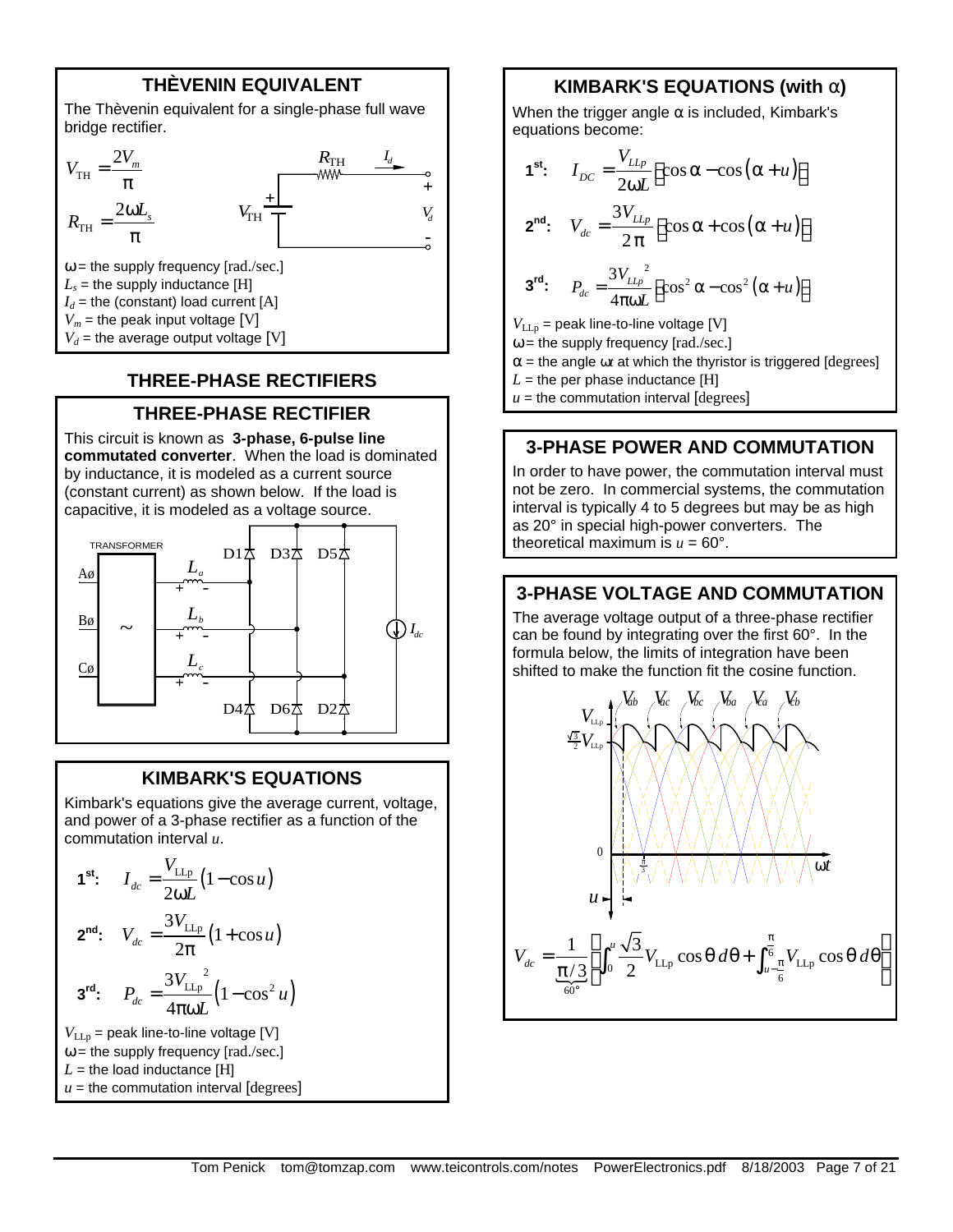### **PLOTTING** *Vdc* **(constant current) WITH a**

*Vdc* is periodic at 60° intervals. During the commutation interval (from  $\alpha$  to  $\alpha+u$ ),  $V_{dc}$  follows the –  $3/2$   $V_{bn}$  curve. This curve is centered between the  $V_{cb}$ and *Vab* curves. For the remainder of its period, *Vdc* follows the *Vab* curve. A graph sheet is provided on page 21 for practice.



 $V_{LLp}$  = peak line-to-line voltage [V]  $\alpha$  = the angle  $\omega t$  at which the thyristor is triggered [degrees]

### **PLOTTING** *V***1 (constant current)**

 $V_1$  is the voltage across diode D1.  $V_1$  is more complicated and is periodic at 360° intervals. Refer to the circuit entitled *Three-Phase Rectifier* on page 7. Plot  $V_{dc}$  first. While D1 is on,  $V_1$  is zero. When D1 goes off,  $V_1$  briefly follows  $V_{ab}$  then  $-V_{dc}$ . After that, it tracks *Vac* and then repeats the cycle. A graph sheet is provided on page 21 for practice.

| $\alpha$ to 120° + $\alpha$ + $\mu$                   | $V_1$ is zero         |
|-------------------------------------------------------|-----------------------|
| $120^\circ + \alpha + u$ to $180^\circ + \alpha$      | $V_1$ tracks $V_{ab}$ |
| $180^\circ$ + α to 300° + α + <i>u</i>                | $V_1$ is $-V_{dc}$    |
| $300^\circ + \alpha + u$ to $\alpha$                  | $V_1$ tracks $V_{ac}$ |
| The 0° reference is 30° before $V_{ab}$ peak voltage. |                       |

### **PLOTTING** *I***1 (constant current)**

 $I_1$  is the current through diode D1 of a 3-phase rectifier.  $I_1$  is periodic at  $360^\circ$  intervals. A graph sheet is provided on page 21 for practice.

| $\alpha$ to $\alpha$ + $\mu$ | $I_1$ rises from 0 to $I_{1\text{ max}}$ |
|------------------------------|------------------------------------------|
|                              |                                          |

 $\alpha + u$  to 120° +  $\alpha$  *I*<sub>1</sub> is constant

 $120^\circ + \alpha$  to  $120^\circ + \alpha + u$  *I*<sub>1</sub> falls to zero

The 0° reference angle is 30° before *Vab* peak voltage.

The curvature of the rising and falling diode current plots is related to the trigger angle  $\alpha$ .





**(with a)**

The Thèvenin equivalent for a 3-phase full wave bridge rectifier.

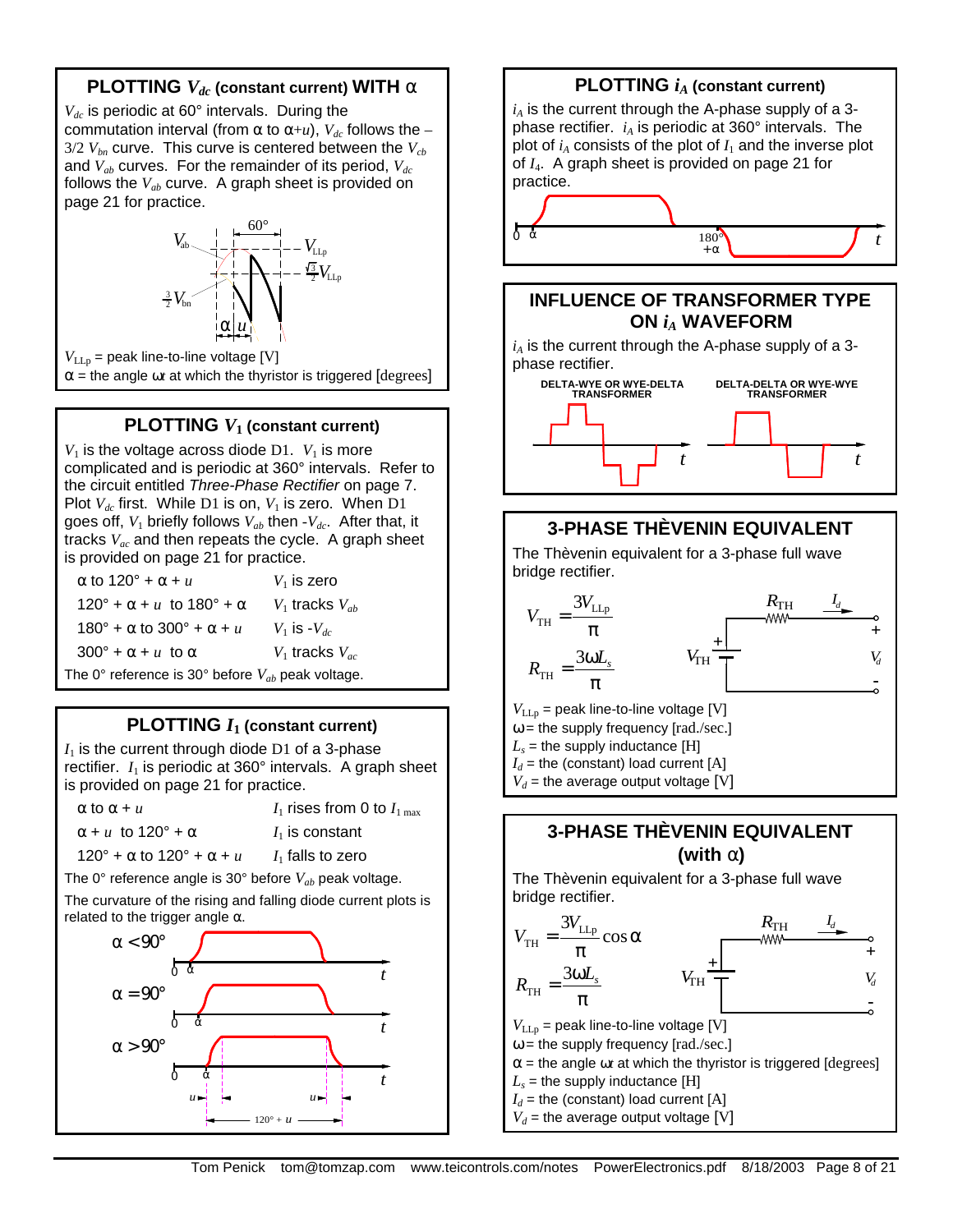#### **PF POWER FACTOR IN A 3-PHASE RECTIFIER**

$$
PF = \frac{\overbrace{P_{avg}}^{\text{in all 3}}}{3V_{LN \text{ rms}} \underbrace{I_{L \text{rms}}}_{\text{current in}}}
$$

The term  $3/\pi$  below is the reduction in power factor due to the current  $I_d$  not being a sine wave.

$$
PF = \frac{\sqrt{3}}{\pi\sqrt{2}} \frac{I_d}{I_{L_{\text{rms}}}} \left[ \cos\alpha + \cos(\alpha + u) \right]
$$

$$
= \frac{3}{\pi} \left[ \frac{\cos\alpha + \cos(\alpha + u)}{2} \right]
$$

### **DC-DC CONVERTERS**

### *D* **DUTY CYCLE**

The duty cycle is the fractional portion of the period *T* in which the inductor is charging. Practical values for *D* range from about 0.2 to 0.8. The plot below shows discontinuous operation; i.e. there is a period of time when the inductor is neither charging nor discharging.



It is preferable that the converter operate in continuous mode in order to reduce ripple.

### *L* **MINIMUM INDUCTANCE REQUIREMENT**

For continuous operation, the inductor should be sized so that under minimum current conditions it does not fully discharge before reaching the end of the period *T*.



continuous operation

In the plot above, the inductor discharges fully just as the period ends. In this case, 2*I*avg is the peak current. So the peak current is both the product of the charging slope and the charging interval as well as of the discharging slope (absolute) and discharging interval.

$$
\frac{di_{\text{chg.}}}{dt}DT = \frac{di_{\text{dischg.}}}{dt}(1-D)T = 2I_{\text{avg}}
$$

The values for *di*/*dt* are found by using Kirchoff's Voltage Law for both the "on" and "off" states.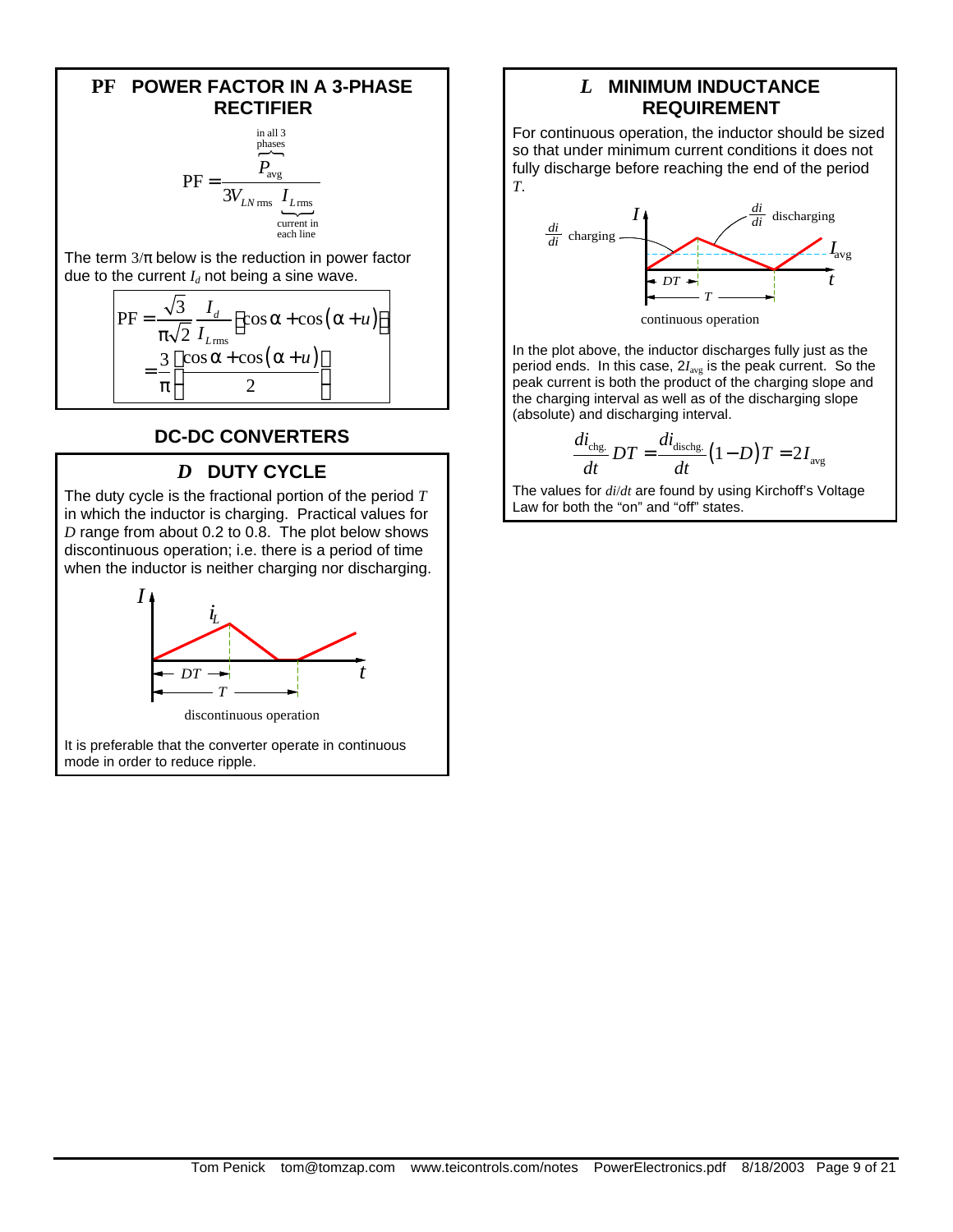#### **STEP-DOWN CONVERTER**

The step-down converter or **buck converter** can produce an output voltage as much as ~80% below the input voltage.



**Minimum inductance:** In choosing *L***,** We want to avoid discontinuous operation. Select *Lmin* using the minimum expected current *IL*.

$$
L_{\min} = \frac{V_o}{2I_L} (1 - D)T
$$
 
$$
\Delta I_L = \frac{V_d - V_o}{L} DT
$$

**Ripple voltage:** When choosing *C*, we want  $RC \gg T$ . Another consideration is the ripple voltage. For continuous operation this is

$$
\Delta V_o = \frac{V_o T^2 (1 - D)}{8LC}
$$

**Minimum Capacitance:** The expressions for finding the value of the filter capacitor are derived from the relation  $\Delta V = \Delta Q/C$ , where *Q* is current x time.

$$
C = \frac{\Delta I_L T}{8 \Delta V_o}
$$

 $D =$  duty cycle [no units]

 $V<sub>o</sub>$  = output voltage (average) [V]

 $\Delta V_o$  = output ripple voltage (peak to peak) [V]

$$
V_d = \text{input voltage [V]}
$$

 $T =$  period  $1/f[s]$ 

 $L_{\text{min}}$  = minimum inductance for continuous operation [H]

 $\Delta I$ <sub>*I*</sub> = the difference between the maximum and minimum current in the inductor. For continuous operation, this is twice the average load current. [A]

 $L =$  inductance [H]

*C* = capacitance [F]

### **STEP-UP (BOOST) CONVERTER**

The step-up converter produces an output voltage up to ~5X the input voltage.



#### **BUCK-BOOST CONVERTER 1**

The buck-boost converter provides a reversed polarity output and enables the output voltage to be above or below the input voltage.

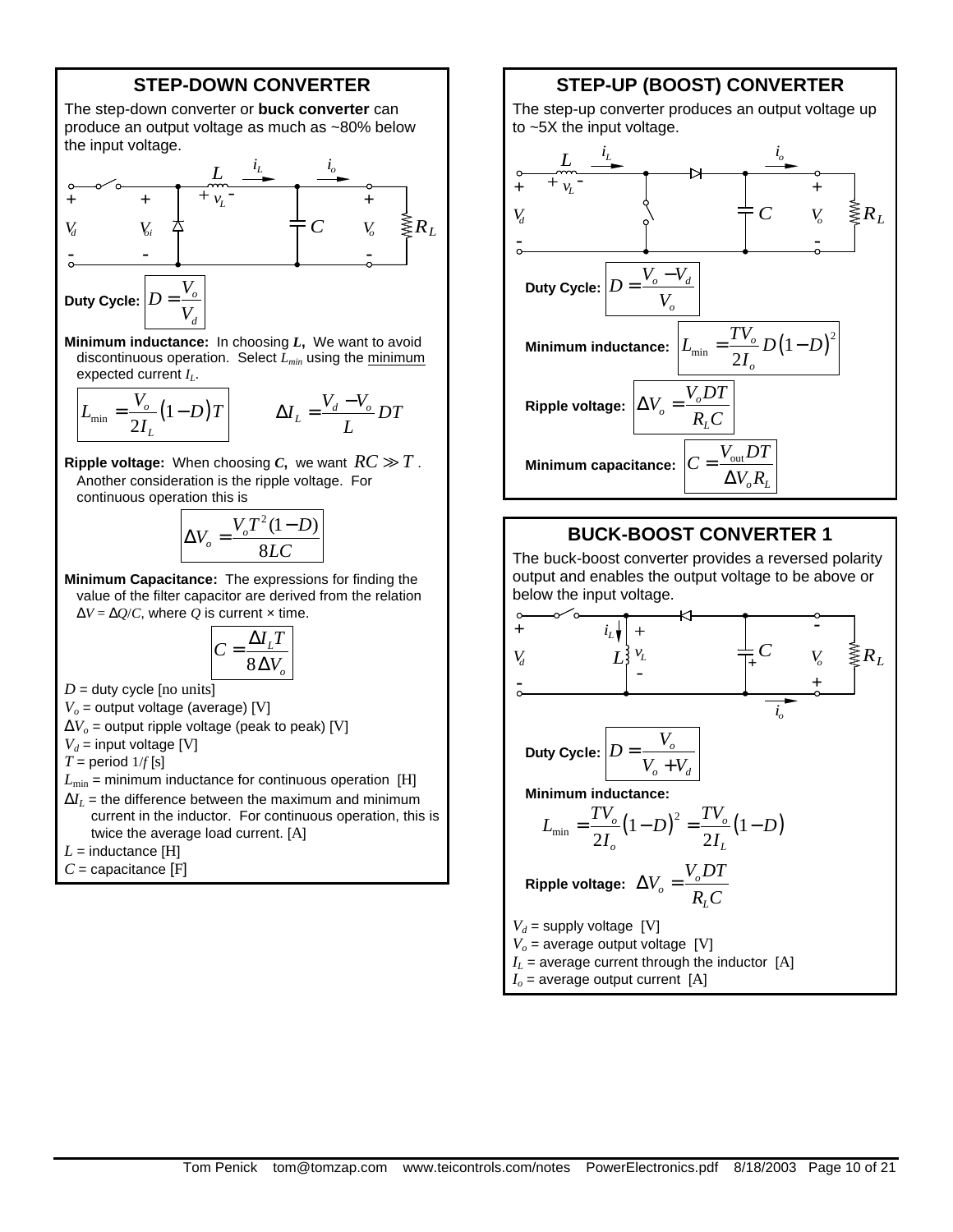

## **CÚK CONVERTER**

The Cúk converter also provides a reversed polarity output. Capacitor  $C_1$  is the primary storage device for transferring energy from input to output. The advantage of this circuit is its low input and output ripple currents; the disadvantage is the requirement of the large capacitor  $C_1$ .



### **FULL BRIDGE CONVERTER**

The full bridge converter has the additional capabilities of reverse current flow, e.g. a motor connected to the load could generate a current flow back to the source, and reversible output polarity.



### **DC-AC INVERTERS**

### **SINGLE-PHASE, FULL-BRIDGE, SQUARE-WAVE INVERTER**

For a square-wave inverter operating an induction motor with inductance *L*:

Square wave function (Fourier series):

$$
v(t) = \frac{4V_{dc}}{\pi} \left[ \sin \omega_0 t + \frac{1}{3} \sin 3\omega_0 t + \frac{1}{5} \sin 5\omega_0 t + \cdots \right]
$$

Peak value, fundamental waveform:  $v_{\text{lrms}}\sqrt{2} = \frac{4v_{\text{dc}}}{\pi}$ 

$$
\sqrt{2} = \frac{4V_{\rm d}}{\pi}
$$

Ripple voltage:  $v_{\text{ringle}}(t) = v_{o0} - v_{o1}(t)$ 

where  $v_{o1} = \frac{-v_{dc}}{2} \sin \omega_0$  $v_{o1} = \frac{4V_{\text{dc}}}{I} \sin \omega_0 t$  $\frac{ac}{\pi}$  sin  $ω_0t$  is the fundamental waveform

and  $v_{o0}$  is the square wave.



### **SINGLE-PHASE, PULSE WIDTH MODULATED, BIPOLAR INVERTER**

This requires the introduction of two new terms, *m<sup>f</sup>* and *ma*. Refer to the next two boxes.

Peak value, fundamental waveform:  $v_{\text{true}}\sqrt{2} = m_{\text{e}}V_{\text{dec}}$  $k^{\text{th}}$  harmonic:  $\frac{\nu_{\text{lrms}}}{\nu_{\text{cm}}}$  (value from table) rms a value from table  $m_a$ <sup>*(value from table) –*  $v_k$ </sup> *v*  $=$   $\nu$ using the table for Generalized Harmonics on page 13.

Ripple current: 
$$
i_{\text{ripple peak}} = \frac{v_{\text{1rms}}\sqrt{2}}{\omega_0 L} \sum_{k>1} \frac{v_{k \text{rms}}}{k}
$$
 ???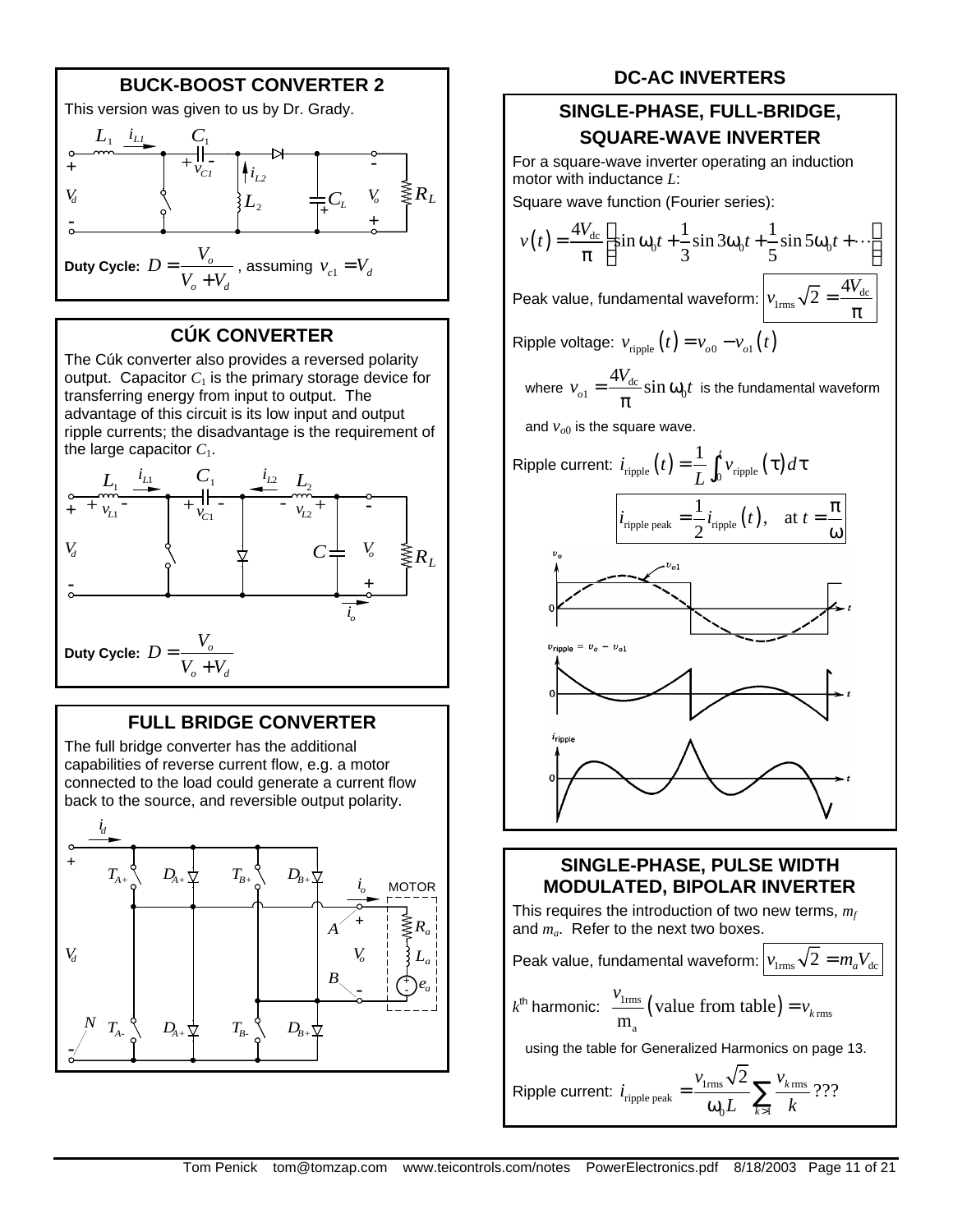## *mf*  **FREQUENCY MODULATION RATIO**

The ratio of the switching frequency to the modulating control frequency in an inverter circuit.

> 1 *s*  $m_f$  = *f f*

When  $m_f$  is small ( $m_f \leq 21$ ) it should be an odd integer in order to avoid subharmonics. In the figure below,  $m_f = 15$ . Note the symmetry of the triangle wave and control signal. This is called *synchronous pulse width modulation*.



### *ma* **AMPLITUDE MODULATION RATIO**

The ratio of the control signal amplitude to the triangle wave amplitude in an inverter circuit.

$$
m_a = \frac{\hat{V}_{\text{control}}}{\hat{V}_{\text{tri}}}
$$

When *m<sup>a</sup>* < 1, the inverter is operating in the *linear range* as shown in the figure below. When in the linear range, the frequency harmonics are in the area of the switching frequency and its multiples. A drawback is that the maximum available amplitude of the fundamental frequency is limited due to the notches in the output waveform (see the next box).

When  $m_a \geq 1$ , the inverter is in *overmodulation*. This causes more side harmonics in the output waveform.



### **PULSE WIDTH MODULATION IN BIPOLAR INVERTERS**

The relationship between the triangle wave, the control waveform, and the output waveform for an inverter operating in the linear range is shown below. The square wave output can be produced using a comparator to compare the triangle wave with the sine wave.



### **PULSE WIDTH MODULATION IN UNIPOLAR INVERTERS**

The relationship between the triangle wave, the control waveform, and the output waveform for a unipolar inverter operating in the linear range is shown below. The square wave output can be produced using a comparator to compare the triangle wave with the sine wave.

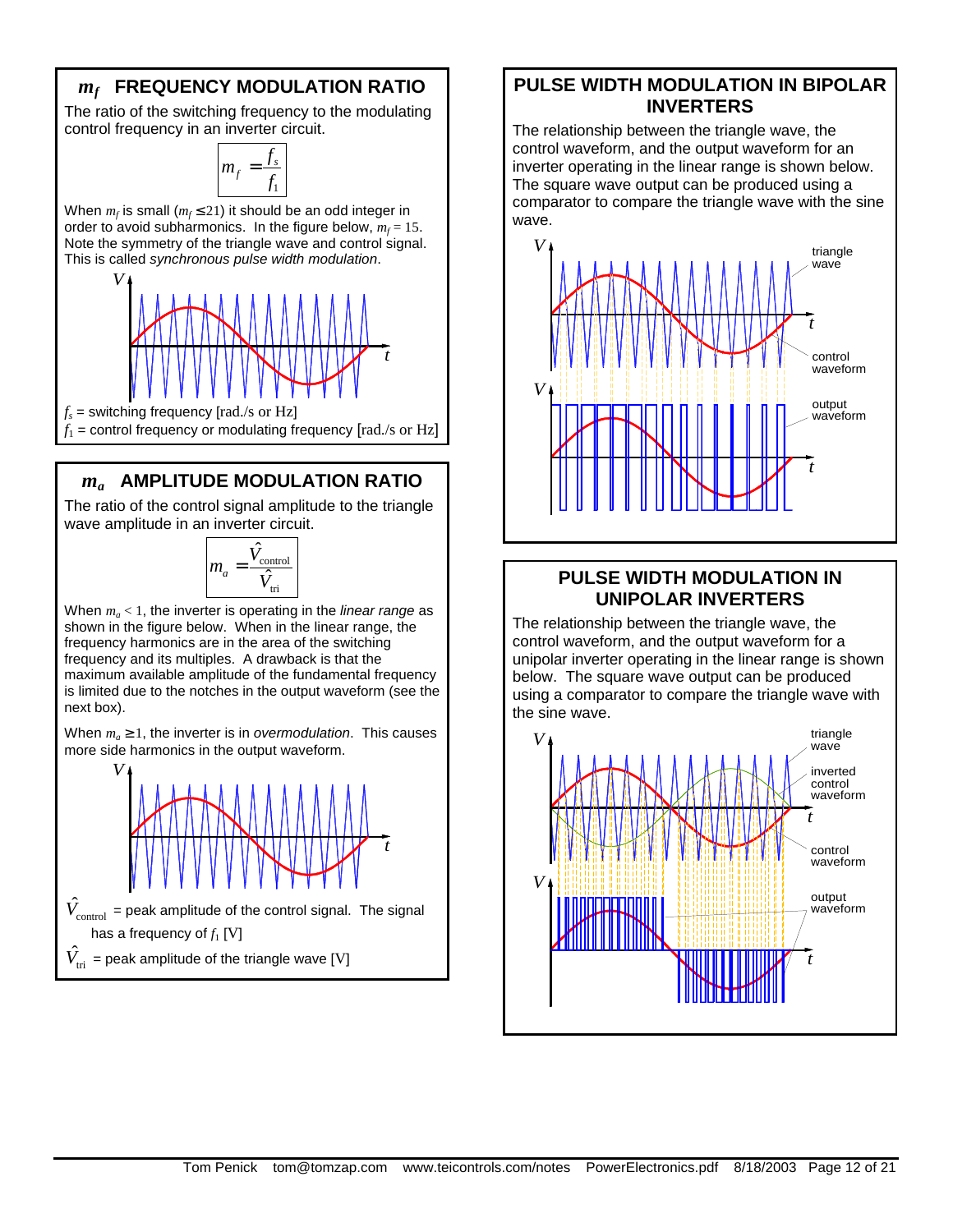### *vh* **rms RMS HARMONIC VOLTAGE**

The magnitude of the fundamental frequency and major harmonics for single-phase PWM inverters may be calculated using the following formula and values from the Generalized Harmonics table in the next box. It is assumed that  $m_f$  is an odd integer greater than or equal to 9.

**Half-bridge or one-leg, singlephase:**   $V_{\text{rms}}\sqrt{2} = \frac{1}{2}V_{\text{dc}}\left(\text{GH}_h\right)$ value from table  $\overline{2} = \frac{1}{2} V_{\text{dc}} (\text{GH})$  $v_{h\text{rms}}\sqrt{2} = \frac{1}{2}V_{\text{dc}}\left(\frac{\text{GH}_h}{\sqrt{2}}\right)$ **Full bridge, single-phase:**  $v_{h\,{\rm rms}}\,\sqrt{2}=V_{\rm dc}\,\displaystyle{\left({\rm GH}_h\right)}$  or value from table  $\left( \mathrm{GH}_{h}\right)$  $\left( \mathrm{GH}_{\scriptscriptstyle h=1}\right)$  $v_{\text{hrms}} = v_{\text{lrms}}$ 1 =

 $m_f$  = frequency modulation ratio, the ratio of the triangle wave frequency to the control waveform frequency [no units]

 $h =$  the harmonic (integer)

 $V_{\text{dc}}$  = dc supply voltage [V]

- (GH*h*) = value from the generalized harmonics table for the  $h^{\sf th}$  harmonic
- $(GH<sub>h=1</sub>)$  = value from the generalized harmonics table for the  $h = 1$  (fundamental) harmonic. In the case of singlephase, this is the same as *m<sup>a</sup>* .

### **GENERALIZED HARMONICS IN SINGLE-PHASE PWM INVERTERS**

The values in the generalized harmonics table are the ratio of the peak-to-peak harmonic voltages to the dc voltage. It is assumed that *m<sup>f</sup>* is an odd integer greater than or equal to 9. See previous box.

|                  | $m_a$ : |       |       |       |       |
|------------------|---------|-------|-------|-------|-------|
| $\boldsymbol{h}$ | 0.2     | 0.4   | 0.6   | 0.8   | 1.0   |
| $\mathbf{1}$     | 0.2     | 0.4   | 0.6   | 0.8   | 1.0   |
| $m_f$            | 1.242   | 1.15  | 1.006 | 0.818 | 0.601 |
| $m_f \pm 2$      | 0.016   | 0.061 | 0.131 | 0.220 | 0.318 |
| $m_f \pm 4$      |         |       |       |       | 0.018 |
| $2m_f \pm 1$     | 0.190   | 0.326 | 0.370 | 0.314 | 0.181 |
| $2m_f \pm 3$     |         | 0.024 | 0.071 | 0.139 | 0.212 |
| $2m_f \pm 5$     |         |       |       | 0.013 | 0.033 |
| $3m_f$           | 0.335   | 0.123 | 0.083 | 0.171 | 0.113 |
| $3m_f \pm 2$     | 0.044   | 0.139 | 0.203 | 0.176 | 0.062 |
| $3m_f \pm 4$     |         | 0.012 | 0.047 | 0.104 | 0.157 |
| $3m_f \pm 6$     |         |       |       | 0.016 | 0.044 |
| $4m_f \pm 1$     | 0.163   | 0.157 | 0.008 | 0.105 | 0.068 |
| $4m_f \pm 3$     | 0.012   | 0.070 | 0.132 | 0.115 | 0.009 |
| $4m_f \pm 5$     |         |       | 0.034 | 0.084 | 0.119 |
| $4m_f \pm 7$     |         |       |       | 0.017 | 0.050 |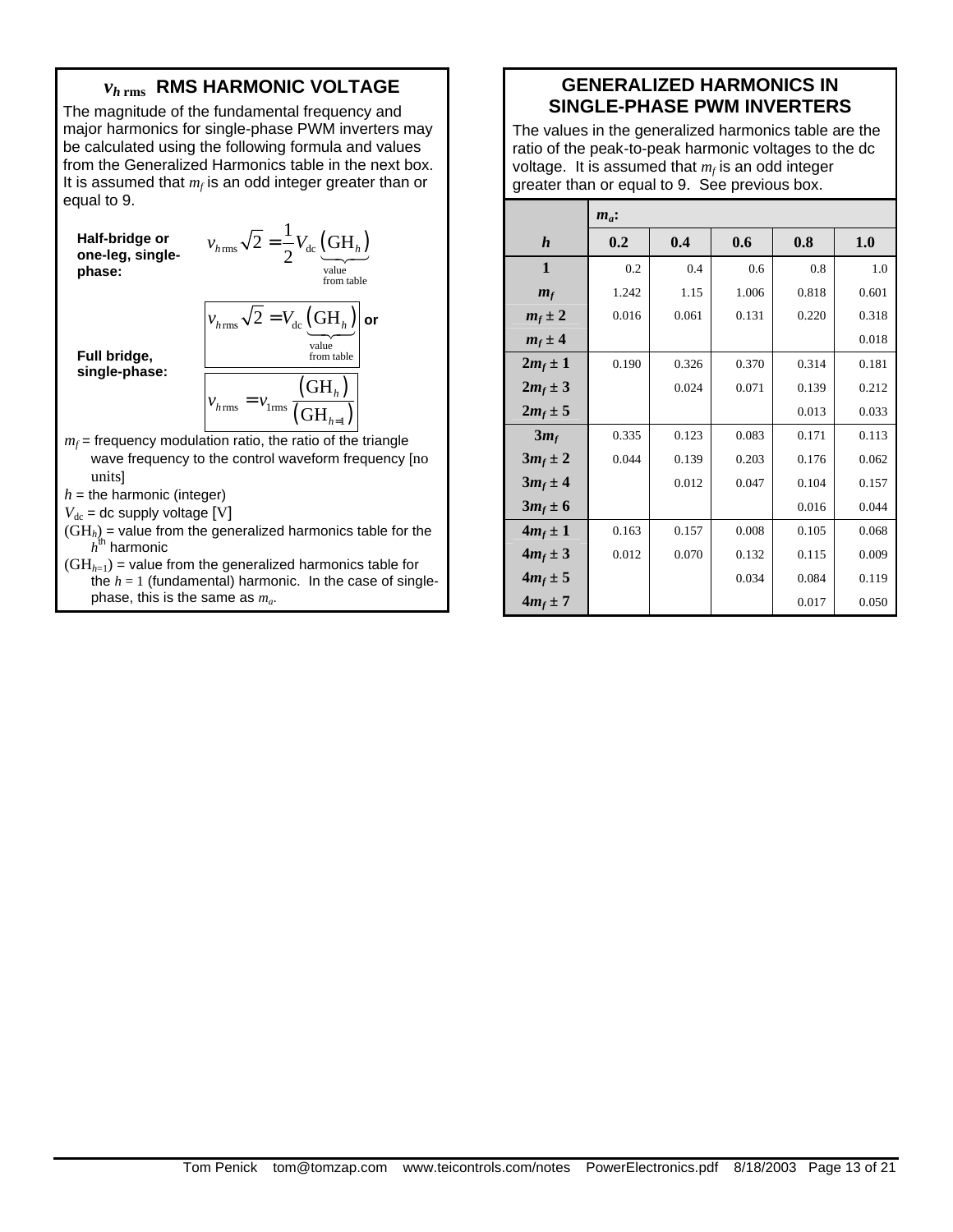#### **THREE-PHASE, SQUARE WAVE INVERTER**

 $2 - 4V_{\text{dc}}$ 3  $2\pi$ 

DC-AC voltage relationship:  $v_{LL_{1} \text{rms}} \frac{\sqrt{2}}{\sqrt{2}} =$ 

Inverter voltage:

$$
v_{AN} = \frac{4V_{dc}}{2\pi} \left[ \sin \omega_0 t + \frac{1}{3} \sin 3\omega_0 t + \frac{1}{5} \sin 5\omega_0 t + \cdots \right] + \underbrace{\frac{V_{dc}}{2}}_{\text{of its}}
$$

(The factor of 2 in the amplitude is due to the dc voltage being only positive.)

Motor neutral (fictional) to system neutral voltage:

$$
v_{nN} = \frac{4V_{dc}}{2\pi} \left[ \frac{1}{3} \sin 3\omega_0 t + \frac{1}{6} \sin 6\omega_0 t + \frac{1}{9} \sin 9\omega_0 t + \cdots \right] + \underbrace{\frac{V_{dc}}{2}}_{\text{defect}}
$$

**Voltage**, system to motor neutral (fictional):

$$
v_{An} = v_{AN} - v_{nN}
$$
  
=  $\frac{2V_{dc}}{\pi} \left[ \sin \omega_0 t + \frac{1}{5} \sin 5\omega_0 t + \frac{1}{7} \sin 7\omega_0 t + \cdots \right]$ 

**Current**, line-to-neutral:

$$
i(t) = \frac{2V_{dc}}{\pi L} \int \left[ \sin \omega_0 t + \frac{1}{5} \sin 5\omega_0 t + \frac{1}{7} \sin 7\omega_0 t + \cdots \right] dt
$$
  
= 
$$
\frac{-2V_{dc}}{\pi \omega_0 L} \left[ \cos \omega_0 t + \frac{1}{5^2} \cos 5\omega_0 t + \frac{1}{7^2} \cos 7\omega_0 t + \cdots \right]
$$

**Ripple current**, composed of the harmonics—all peak simultaneously:

$$
i_{\text{ripple peak}} = \frac{2V_{\text{dc}}}{\pi \omega_0 L} \left[ \frac{1}{5^2} + \frac{1}{7^2} + \frac{1}{11^2} + \cdots \right]
$$

This series can be created from other series:

1) 
$$
1 + \frac{1}{3^2} + \frac{1}{5^2} + \frac{1}{7^2} + \dots = \frac{\pi^2}{8}
$$
  
\n2)  $\frac{1}{3^2} \left( 1 + \frac{1}{3^2} + \frac{1}{5^2} + \frac{1}{7^2} + \dots \right) = \frac{1}{3^2} \left( \frac{\pi^2}{8} \right)$   
\n3)  $-2$  =  
\n $1 + \frac{1}{5^2} + \frac{1}{7^2} + \frac{1}{11^2} + \dots = \left( 1 - \frac{1}{3^2} \right) \left( \frac{\pi^2}{8} \right) = \frac{\pi^2}{3^2}$   
\nso that  $\frac{1}{5^2} + \frac{1}{7^2} + \frac{1}{11^2} + \dots = \frac{\pi^2}{9} - 1$   
\nand  $\left| i_{\text{triple peak}} \right| = \frac{2V_{dc}}{\pi \omega_0 L} \left( \frac{\pi^2}{9} - 1 \right)$ 

### **THREE-PHASE PWM INVERTER**

The relationship between the fundamental of the lineto-line rms output voltage and the dc input voltage is

$$
v_{LL_{1} \text{ rms}} \frac{\sqrt{2}}{\sqrt{3}} = \frac{1}{2} m_{a} V_{\text{dc}}
$$

To find the rms values of the harmonic components

$$
v_{h\text{rms}} = \frac{v_{LL_{1}\text{rms}}}{\sqrt{3}} \frac{\text{(GH)}_{h}\text{)}}{\text{(GH)}_{h=1}\text{)}}
$$

- $v_{LL1\,\text{rms}}$  = the line-to-line rms voltage of the fundamental harmonic [V]
- $m_a$  = amplitude modulation ratio, the ratio of the control waveform to the triangle wave [no units]

 $h =$  the harmonic (integer)

- $v_{h\, {\rm rms}}$  = the rms voltage of the  $h^{\rm th}$  harmonic [V]
- $(GH_h)$  = value from the generalized harmonics table for the  $h^{\sf th}$  harmonic
- $(GH<sub>h=1</sub>)$  = value from the generalized harmonics table for the  $h = 1$  (fundamental) harmonic

#### **GENERALIZED HARMONICS IN THREE PHASE PWM INVERTERS**

The values in the generalized harmonics table are the ratio of the line-to-line harmonic voltages to the dc voltage. It is assumed that *m<sup>f</sup>* is a large odd integer and a multiple of 3. See previous box.

|                  | $m_a$ : |       |       |       |       |
|------------------|---------|-------|-------|-------|-------|
| $\boldsymbol{h}$ | 0.2     | 0.4   | 0.6   | 0.8   | 1.0   |
| 1                | 0.122   | 0.245 | 0.367 | 0.490 | 0.612 |
| $m_f \pm 2$      | 0.010   | 0.037 | 0.080 | 0.135 | 0.195 |
| $m_f \pm 4$      |         |       |       | 0.005 | 0.011 |
| $2m_f \pm 1$     | 0.116   | 0.200 | 0.227 | 0.192 | 0.111 |
| $2m_f \pm 5$     |         |       |       | 0.008 | 0.020 |
| $3m_f \pm 2$     | 0.027   | 0.085 | 0.124 | 0.108 | 0.038 |
| $3m_f \pm 4$     |         | 0.007 | 0.029 | 0.064 | 0.096 |
| $4m_f \pm 1$     | 0.100   | 0.096 | 0.005 | 0.064 | 0.042 |
| $4m_f \pm 5$     |         |       | 0.021 | 0.051 | 0.073 |
| $4m_f \pm 7$     |         |       |       | 0.010 | 0.030 |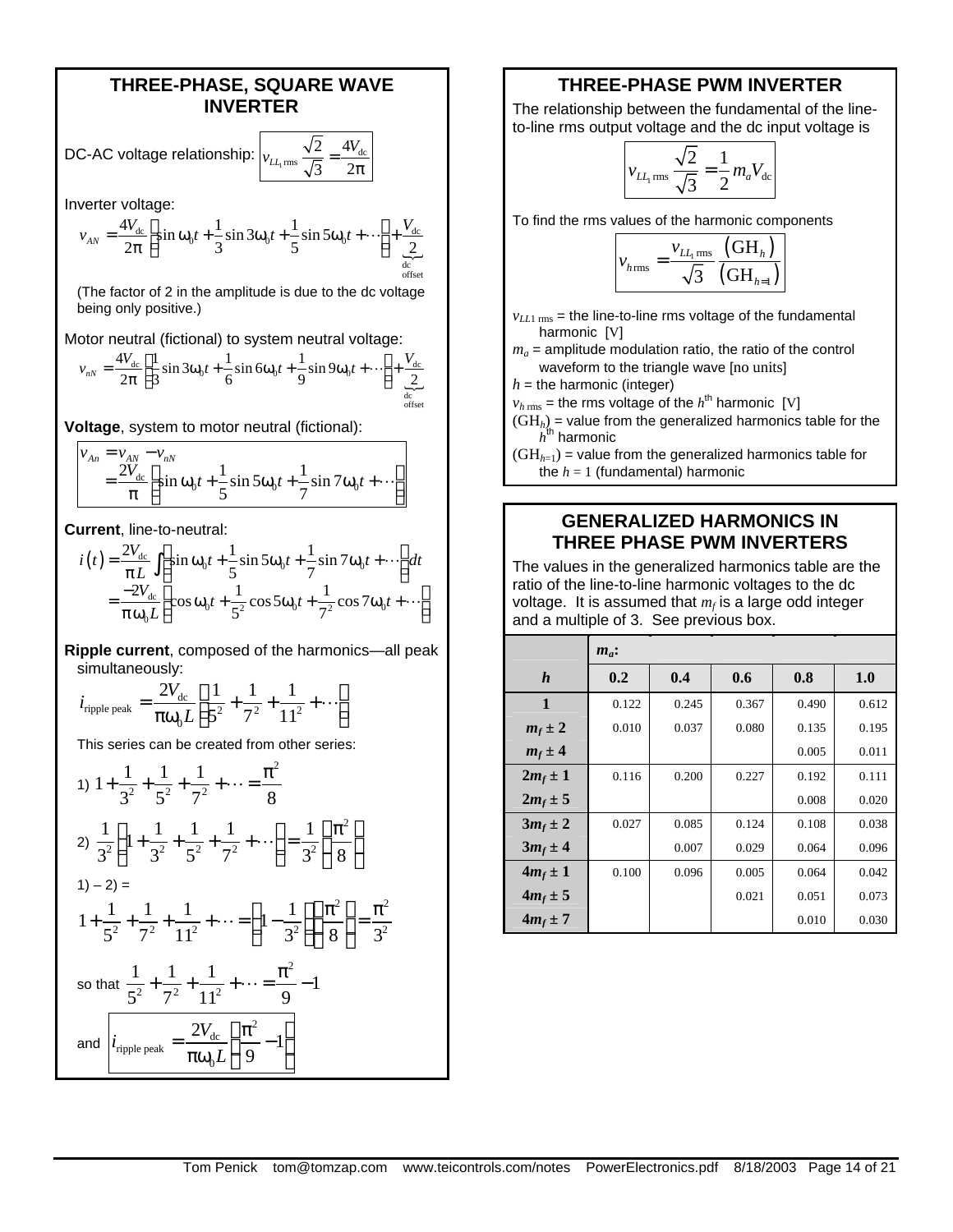#### **INDUCTION MOTORS**



 $\omega_s$  = synchronous speed [rad./sec.]

 $\omega_r$  = rotor speed [rad./sec.]

 $V<sub>s</sub>$  = line-to-neutral supply voltage [V]

 $s =$  slip; the fractional amount of rotational speed lost due to rotor loading and other factors [rad./rad.]

 $f$  = rated frequency  $[Hz]$ 

 $f_{sl}$  = slip frequency *sf* [Hz]

### *T***start STARTING TORQUE** [N·m]

A higher torque may be desired for starting. This is accomplished by raising the frequency and increasing the rotor current *I<sub>r</sub>* by an amount proportional to its value at 100% rated torque.

$$
f_{\text{start}} = \frac{T_{\text{start}}}{T_{\text{rated}}} f_{sl \text{ rated}}
$$
\n
$$
f_{sl \text{ rated}} = sf
$$
\n
$$
\frac{T_{\text{start}}}{T_{\text{rated}}} = \frac{I_r}{I_{\text{rated}}}
$$
\n
$$
T_{\text{start}} = \frac{3V_s^2}{s\omega_s}
$$

In the design of the induction motor, there is a tradeoff between starting torque (also called *pull out*) and motor efficiency. A higher rotor resistance produces a higher starting torque but hurts the efficiency.

 $P_{\text{em}}$  = electromechanical power [W]

$$
P_{\text{ag}}
$$
 = air gap power, the power crossing the air gap [W]

 $\omega_s$  = synchronous speed [rad./sec.]

$$
\omega_r = \text{rotor speed [rad./sec.]}
$$

 $V_s$  = line-to-neutral supply voltage [V]

$$
s = \text{slip}
$$
; the fractional amount of rotational speed lost due to rotor loading and other factors [rad./rad.]

 $f$  = rated frequency  $[Hz]$ 

 $f_{sl}$  = slip frequency  $sf[Hz]$ 

### *P* **POWER** [W]

The electromechanical power equals the air gap power minus the power lost in the rotor winding resistance.

$$
P_{\text{em}} = P_{\text{ag}} - P_r = 3 \frac{f - f_{sl}}{f_{sl}} R_r I_r^2
$$
  

$$
P_{\text{ag}} = 3 \frac{f}{f_{sl}} R_r I_r^2 \qquad P_r = 3 R_r I_r^2
$$

For applications such as centrifugal pumps and fans, power is proportional to the cube of the motor speed by some constant of proportionality  $k_2$ .

Power 
$$
\simeq k_1
$$
 (speed)<sup>3</sup>

### **INDUCTION MOTOR MODEL 1**

The 3-phase induction motor consists of 3 stationary stator windings arranged 120° apart. The squirrelcage rotor consists of a stack of insulated laminations with conducting bars inserted through it close to the circumference and electrically connected at the ends.



### **INDUCTION MOTOR MODEL 2**

The 3-phase induction motor may also be modeled with a Thèvenin equivalent.

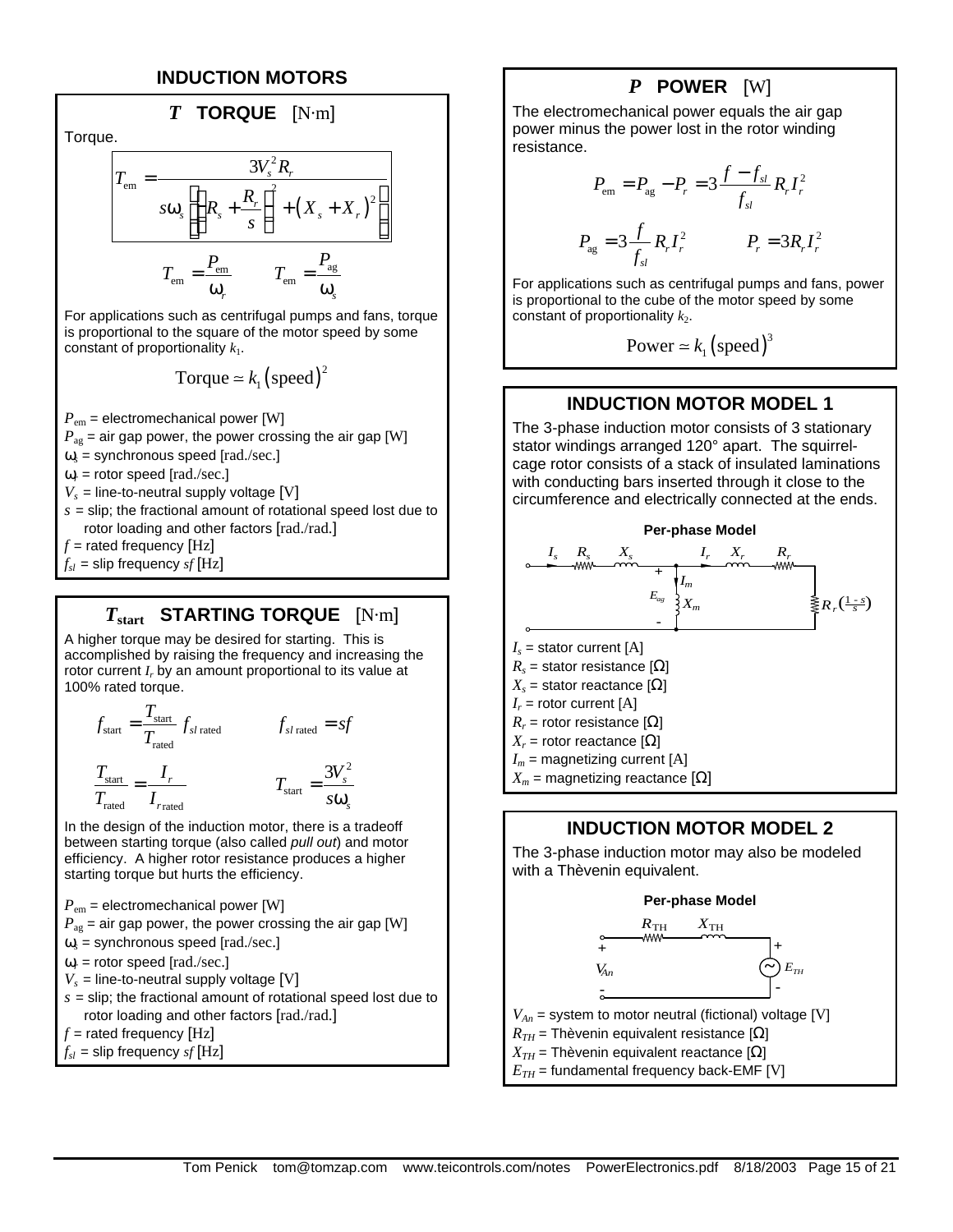### *ns*  **SYNCHRONOUS SPEED** [rpm]

The magnetic field within the motor (air gap flux  $\phi_{aa}$ ) rotates at a rate called the *synchronous speed* and is proportional to the frequency of the supply voltage. Under no-load conditions, the *squirrel cage rotor* turns at approximately this speed, and when loaded, at a somewhat slower speed.

$$
n_s = 60 \times \frac{\omega_s}{2\pi} = \frac{120}{p} f
$$

For example, the  $n_s$  of a 2-pole motor operating at 60 Hz is 3600 rpm, for a 4-pole motor, it's 1800 rpm.

 $n<sub>s</sub>$  = synchronous speed [rpm]

 $\omega_s$  = synchronous speed [rad./sec.]

 $f$  = frequency of the applied voltage [Hz]

 $p =$  number of poles in the motor [integer]

#### *s* **SLIP** [rad./rad.]

The difference between the synchronous speed and the rotor speed, normalized to be unitless. The slip can range from near 0 under no-load conditions to 1 at locked rotor. In other words, the slip is the fractional loss of rotation speed experienced by the rotor in relation to the speed of the rotating magnetic field. If the rotor is moving at  $\frac{3}{4}$  the speed of the magnetic field, then the slip is ¼.

$$
s = \frac{\omega_s - \omega_r}{\omega_s}
$$

**w**<sub>*i*</sub> Slip Speed: The difference between the synchronous speed and the rotor speed (unnormalized) is the *slip speed*.

$$
\mathbf{\omega}_{sl} = \mathbf{\omega}_{s} - \mathbf{\omega}_{r}
$$

*fsl* **Slip Frequency:** Induced voltages in the rotor will be at the *slip frequency*, proportional to the slip

 $f_{sl} = sf$ 

 $\omega_s$  = synchronous speed [rad./sec.]

 $\omega_{sl}$  = slip speed [rad./sec.]

 $\omega_r$  = rotor speed [rad./sec.]

## **fag AIR GAP FLUX** [Wb]

The air gap flux is generated by the magnetizing current *Im* and rotates in the air gap between the stator and rotor at the synchronous speed *n<sup>s</sup>* .

$$
N_{s}\Phi_{\text{ag}} = L_{m}i_{m} \qquad k_{3}\Phi_{\text{ag}} = \frac{E_{\text{ag}}}{f}
$$

The ratio of voltage to hertz is generally kept constant in order to maintain the air gap flux constant under varying motor speeds. So the supply voltage and frequency are adjusted to keep  $E_{av}/f$  constant. See the next box, CONSTANT VOLTZ/Hz OPERATION.

- $N_s$  = the equivalent number of turns per phase of the stator winding
- $L_m$  = magnetizing inductance [H]

 $i_m$  = magnetizing current [A]

 $k_3$  = some constant

 $f =$  frequency of the applied voltage  $[Hz]$ 

 $E_{\text{ag}}$  = air gap voltage, voltage across the magnetizing inductance *L<sup>m</sup>* [V]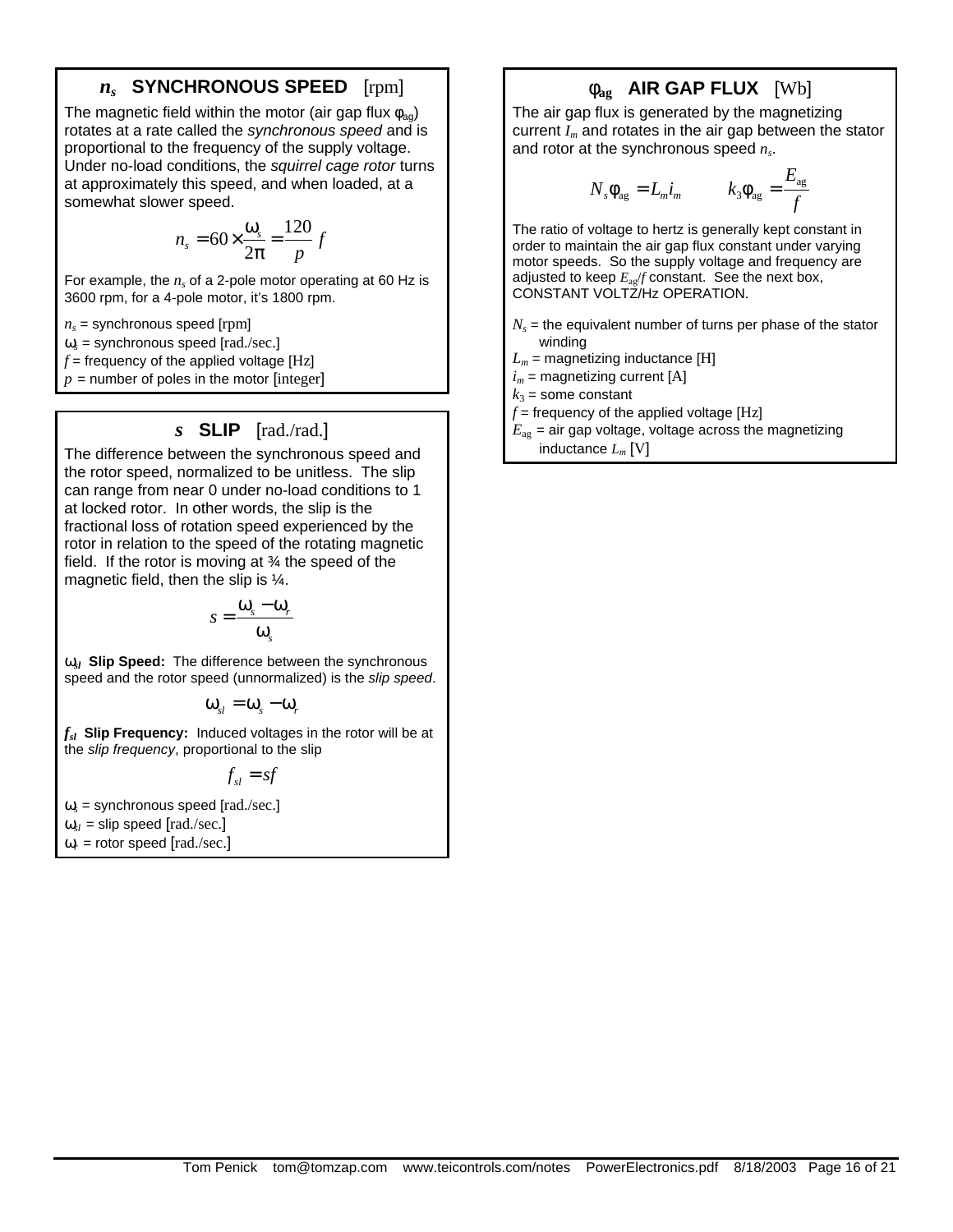### **CONSTANT VOLTS/Hz OPERATION**

For variable frequency motor drives, the air gap flux is generally maintained constant as described in the previous box. This type of operation results in the following properties:

The electromechanical torque is proportional to the slip frequency

 $T_{em} \propto f_{sl}$ 

which implies that for **constant torque** operation, the slip is inversely proportional to the synchronous frequency

$$
s \propto \frac{1}{f_s}
$$

The magnetizing current remains constant

 $I_m$  = constant

The starting torque is inversely proportional to the synchronous speed

$$
T_{\text{start}} \propto \frac{1}{\omega_s}
$$

The maximum torque is a constant

$$
T_{\max} = constant
$$

The change in torque with respect to the slip speed is a constant

$$
\frac{\partial T_{\text{mech}}}{\partial \omega_{sl}} = \text{constant}
$$

 $f_{sl}$  = slip frequency *sf* [Hz]  $\omega_s$  = synchronous speed [rad./sec.]  $\omega_{sl}$  = slip speed [rad./sec.]  $T =$  torque [J/rad.]  $s =$ slip [rad./rad.]

### **h EFFICIENCY**

The efficiency is the power delivered divided by the power supplied.

$$
\eta = \frac{P_{\text{mech}}}{P_{\text{supplied}}} = \frac{R_r \left( \frac{1-s}{s} \right)}{R_s + \frac{R_r}{s}} \approx 1 - s
$$

 $R_r$  = rotor resistance [ $\Omega$ ]  $R_s$  = stator resistance [ $\Omega$ ]  $s =$ slip  $[rad./rad.]$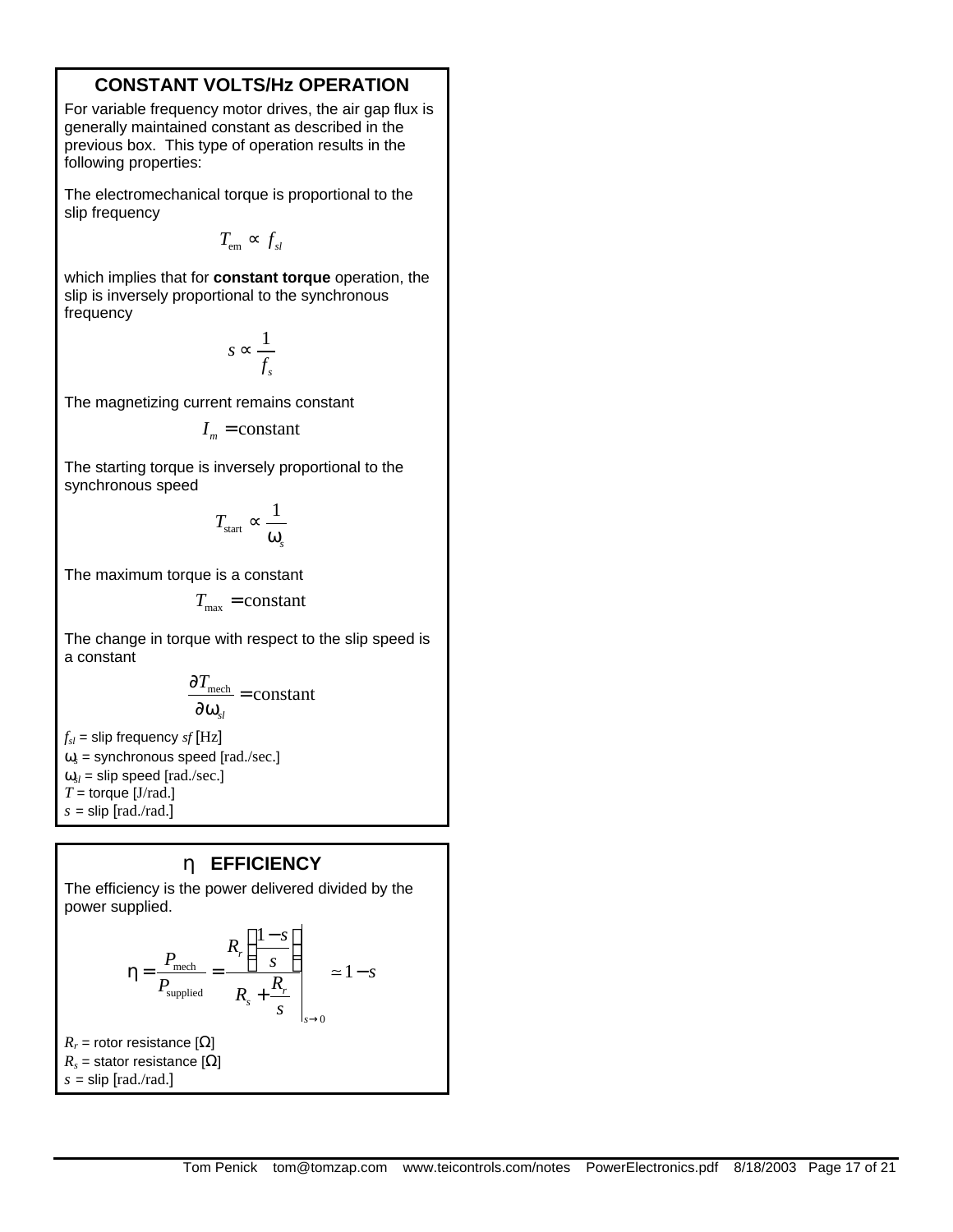## **GENERAL MATHEMATICAL**



Magnitude $\{x + iy\} = |x + iy|$ 

The square of the magnitude of a complex number is the product of the complex number and its **complex conjugate**. The **complex conjugate** is the expression formed by reversing the signs of the imaginary terms.

$$
|x + jy|^2 = (x + jy)(x + jy)^* = (x + jy)(x - jy)
$$

### **PHASOR NOTATION**

When the excitation is sinusoidal and under steadystate conditions, we can express a partial derivative in phasor notation, by replacing *t* ∂ ∂ with *j*ω. For

example, the Telegrapher's equation  $\frac{\partial \mathcal{V}}{\partial z} = -L \frac{\partial \mathcal{V}}{\partial t}$  $rac{\partial \mathcal{V}}{\partial z} = -L \frac{\partial \mathcal{V}}{\partial z}$  $\mathcal{U} = -L \frac{\partial \mathcal{I}}{\partial x}$ 

becomes  $\frac{\partial V}{\partial z} = -Lj\omega I$  $\frac{\partial V}{\partial z}$  = −*Lj*ω*I* . Note that  $\mathcal{V}(z, t)$  and  $\mathscr{I}(z,t)$  are functions of position and time (space-time

functions) and  $V(z)$  and  $I(z)$  are functions of position only.

Sine and cosine functions are converted to exponentials in the phasor domain.

Example:

$$
\overrightarrow{\mathcal{E}}(\overrightarrow{r}, t) = 2\cos(\omega t + 3z)\hat{x} + 4\sin(\omega t + 3z)\hat{y}
$$

$$
= \mathcal{R}\left\{2e^{j3z}e^{j\omega t}\hat{x} + (-j)4e^{j3z}e^{j\omega t}\hat{y}\right\}
$$

$$
\overrightarrow{E}(\overrightarrow{r}) = 2e^{j3z}\hat{x} - j4e^{j3z}\hat{y}
$$

#### **TIME-AVERAGE**

When two functions are multiplied, they cannot be converted to the phasor domain and multiplied. Instead, we convert each function to the phasor domain and multiply one by the complex conjugate of the other and divide the result by two. The **complex conjugate** is the expression formed by reversing the signs of the imaginary terms.

For example, the function for power is:

$$
P(t) = v(t)i(t)
$$
 watts

Time-averaged power is:

$$
\langle P(t) \rangle = \frac{1}{T} \int_0^T v(t) i(t) dt
$$
 watts

For a single frequency:

$$
\langle P(t) \rangle = \frac{1}{2} \mathcal{R}e \{ V I^* \}
$$
 watts

 $T =$  period [s]

 $V =$  voltage in the phasor domain [s]  $I^*$  = complex conjugate of the phasor domain current  $[A]$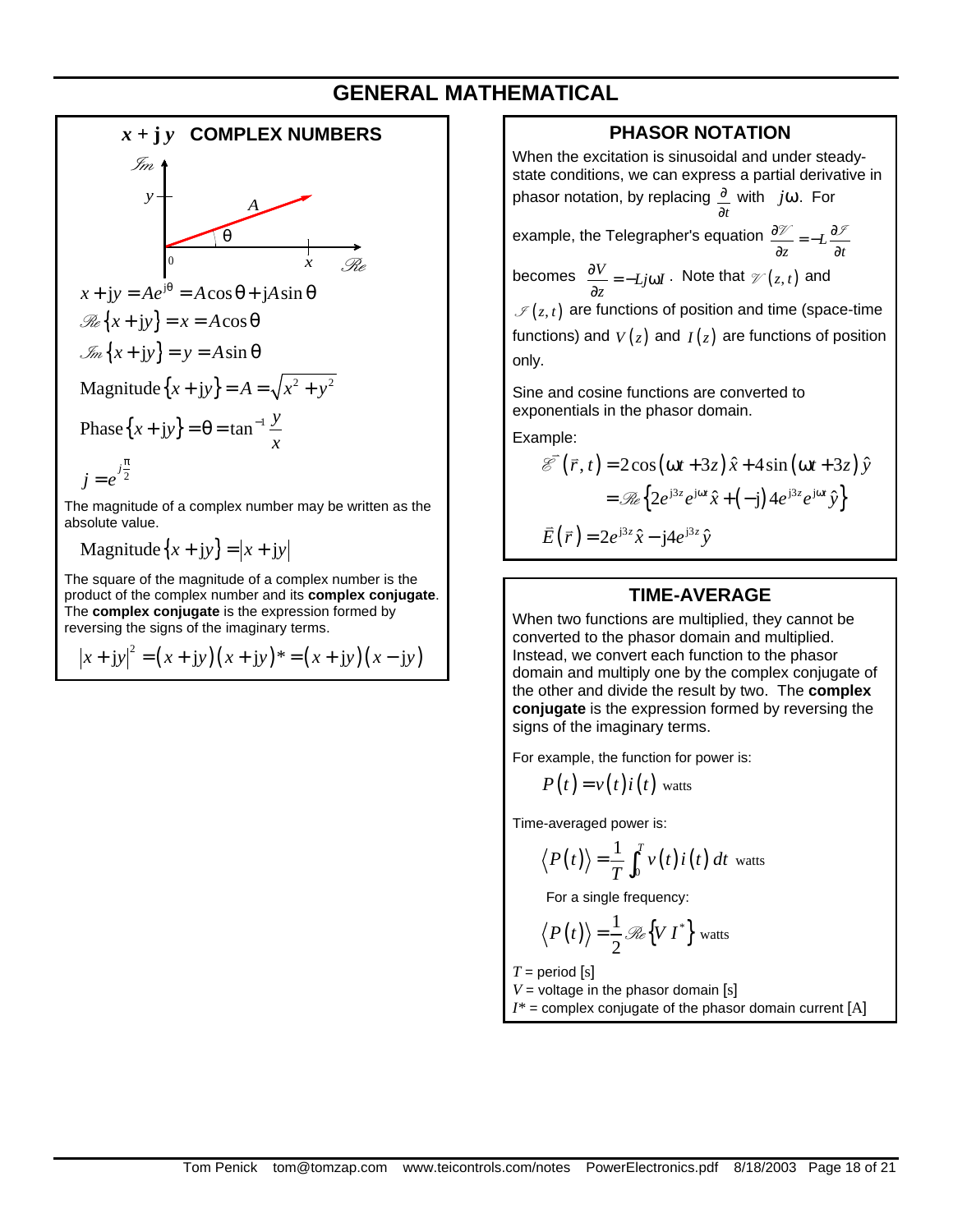

The plot below shows a sine wave and its rms value, along with the intermediate steps of squaring the sine function and taking the mean value of the square. Notice that for this type of function, the mean value of the square is ½ the peak value of the square.



In an electrical circuit, rms terms are associated with heating or power. Given a voltage or current waveform, the rms value is obtain by 1) squaring the waveform, 2) finding the area under the waveform (integrating) over the length of one cycle, 3) dividing by the period, and 4) taking the square root of the result.

$$
f(t)_{\text{rms}} = \sqrt{\frac{1}{T} \int_{t_0}^{t_0+T} f^2(t) dt}
$$

The rms value differs from the **average** or **dc value** in that the dc value is the average of the original waveform and the rms value is the square root of the average of the square of the waveform.



**EULER'S EQUATION**  $e^{j\phi} = \cos \phi + j \sin \phi$ 

### **TRIGONOMETRIC IDENTITIES**

$$
e^{+j\theta} + e^{-j\theta} = 2\cos\theta \qquad e^{+j\theta} - e^{-j\theta} = j2\sin\theta
$$
  

$$
e^{\pm j\theta} = \cos\theta \pm j\sin\theta
$$
  

$$
\frac{1}{2}\sin 2\theta = \sin\theta\cos\theta \qquad \cos 2\theta = 1 - 2\sin^2\theta
$$
  

$$
\sin(a \pm b) = \sin a \cos b \pm \cos a \sin b
$$



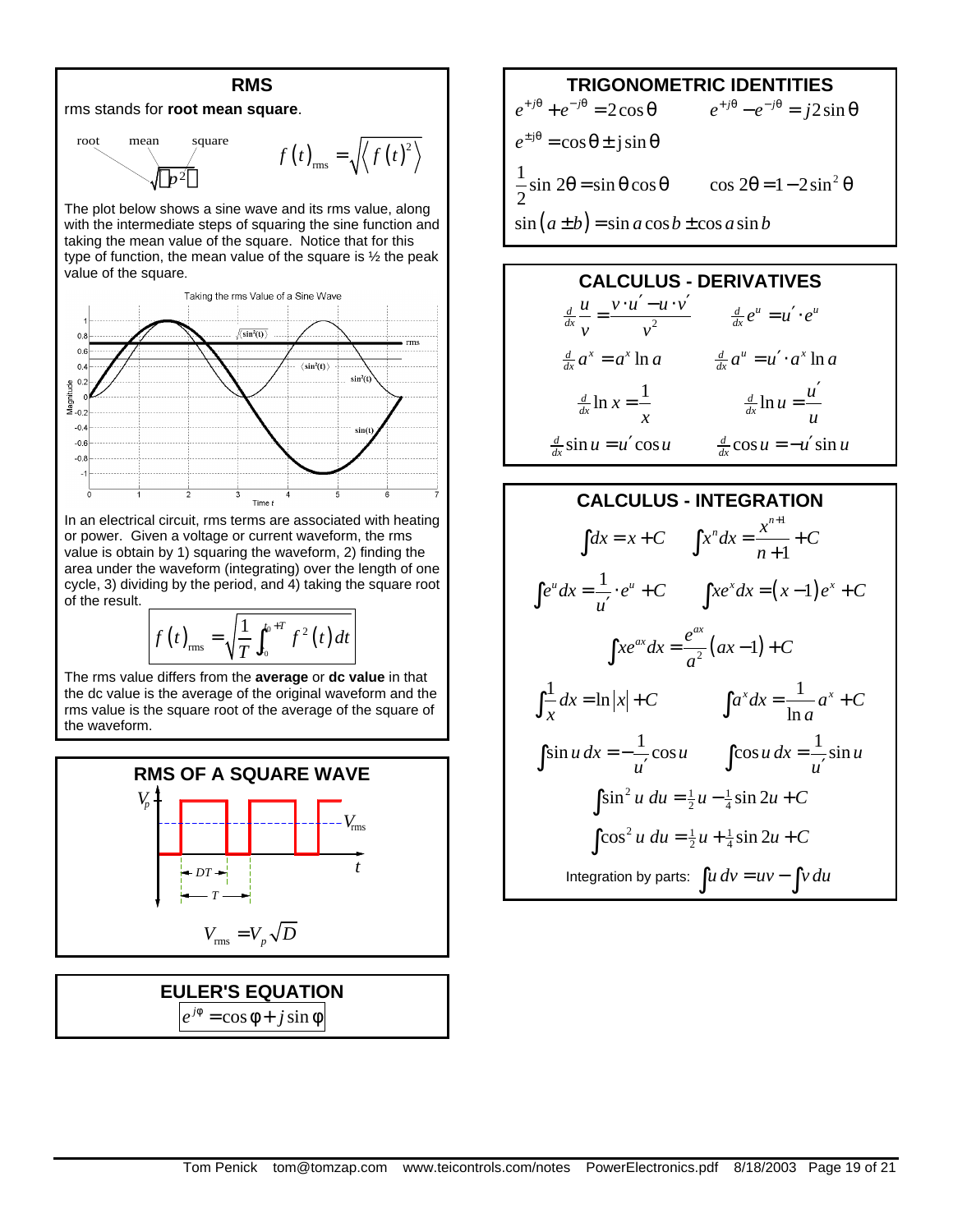### **CALCULUS – L'HÔPITOL'S RULE**

If the limit of  $f(x)/g(x)$  as *x* approaches *c* produces the indeterminate form  $0/0$ ,  $\infty$  /  $\infty$ , or  $-\infty$  /  $\infty$ , then the derivative of both numerator and denominator may be taken

$$
\lim_{x \to c} \frac{f(x)}{g(x)} = \lim_{x \to c} \frac{f'(x)}{g'(x)}
$$

provided the limit on the right exists or is infinite. The derivative may be taken repeatedly provided the numerator and denominator get the same treatment.

To convert a limit to a form on which L'Hôpital's Rule can be used, try algebraic manipulation *or* try setting *y* equal to the limit then take the natural log of both sides. The ln can be placed to the right of lim. This is manipulated into fractional form so L'Hôpital's Rule can be used, thus getting rid of the ln. When this limit is found, this is actually the value of ln *y* where *y* is the value we are looking for.

Other indeterminate forms (which might be convertible) are 1<sup>∞</sup>,  $\infty^0$ , 0<sup>0</sup>, 0⋅ ∞, and ∞-∞. Note that  $0^{\infty} = 0$ 

#### **SERIES**

$$
\sqrt{1+x} \approx 1 + \frac{1}{2}x, \ |x| \ll 1
$$
  

$$
\frac{1}{\sqrt{1+x}} \approx 1 - \frac{x}{2} + \frac{3x^2}{8} - \frac{5x^3}{16} + \frac{35x^4}{128} - \dots, -\frac{1}{2} < x < \frac{1}{2}
$$
  

$$
\frac{1}{1-x^2} \approx 1 + x^2 + x^4 + x^6 + \dots, -\frac{1}{2} < x < \frac{1}{2}
$$
  

$$
\frac{1}{(1-x)^2} \approx 1 + 2x + 3x^2 + 4x^3 + \dots, -\frac{1}{2} < x < \frac{1}{2}
$$
  

$$
\frac{1}{1+x} \approx 1 - x + x^2 - x^3 + \dots, -\frac{1}{2} < x < \frac{1}{2}
$$
  

$$
\frac{1}{1-x} \approx 1 + x + x^2 + x^3 + \dots, -\frac{1}{2} < x < \frac{1}{2}
$$

#### **BINOMIAL THEOREM**

Also called binomial expansion. When *m* is a positive integer, this is a finite series of *m*+1 terms. When *m* is not a positive integer, the series converges for -1<*x*<1.

 $(1+x)^m = 1 + mx + \frac{m(m-1)}{2!}x^2 + \dots + \frac{m(m-1)(m-2)\cdots(m-n+1)}{n!}$  $f(x) = 1 + mx + \frac{m(m-1)}{2!}x^2 + \dots + \frac{m(m-1)(m-2)\cdots(m-n+1)}{n!}x^n$  $(x+x)^m = 1 + mx + \frac{m(m-1)}{2!}x^2 + \dots + \frac{m(m-1)(m-2)\cdots(m-n+1)}{2!}x^n + \dots$ 

**SPHERE**  $Area = \pi d^2 = 4\pi r^2$  Volume  $= \frac{1}{6}\pi d^3 = \frac{4}{3}\pi r^3$ 

### **HYPERBOLIC FUNCTIONS**

 $j \sin \theta = \sinh (j\theta)$ 

 $j \cos \theta = \cosh(j\theta)$ 

 $j \tan \theta = \tanh(j\theta)$ 

#### **LINEARIZING AN EQUATION**

Small nonlinear terms are removed. Nonlinear terms include:

- variables raised to a power
- variables multiplied by other variables

Δ values are considered variables, e.g. Δ*t*.

#### **MAXWELL'S EQUATIONS**

Maxwell's equations govern the principles of guiding and propagation of electromagnetic energy and provide the foundations of all electromagnetic phenomena and their applications. The timeharmonic expressions can be used only when the wave is sinusoidal.

|                    | <b>STANDARD FORM</b><br>(Time Domain)                                                                 | <b>TIME-HARMONIC</b><br>(Frequency Domain)          |
|--------------------|-------------------------------------------------------------------------------------------------------|-----------------------------------------------------|
| Faraday's<br>Law   | $\nabla \times \overrightarrow{\mathcal{E}} = -\frac{\partial \mathcal{B}}{\partial t}$               | $\nabla \times \vec{E} = -i\omega \vec{B}$          |
| Ampere's<br>$Law*$ | $\nabla \times \vec{\mathcal{H}} = \vec{\mathcal{I}} + \frac{\partial \vec{\mathcal{I}}}{\partial t}$ | $\nabla \times \vec{H} = j\omega \vec{D} + \vec{J}$ |
| Gauss'<br>Law      | $\nabla \cdot \overrightarrow{\mathscr{D}} = \rho_{\mathfrak{v}}$                                     | $\nabla \cdot \vec{D} = \rho_{\alpha}$              |
| no name<br>law     | $\nabla \cdot \vec{\mathcal{B}} = 0$                                                                  | $\nabla \cdot \vec{B} = 0$                          |
|                    |                                                                                                       |                                                     |

 $\mathscr{E}$  = electric field [V/m]

 $\mathscr{B}=$  magnetic flux density  $\text{[Wb/m}^2 \text{ or } T \text{]}$   $\mathscr{B}=\mu_0\mathscr{H}$ 

 $t =$  time [s]

 $\mathcal{D} =$  electric flux density  $\left[\mathrm{C/m}^2\right] \mathcal{D} = \epsilon_0 \mathcal{E}$ 

 $\rho$  = volume charge density  $\rm [C/m^3]$ 

 $\mathcal{H}$  = magnetic field intensity  $[A/m]$ 

 $\mathscr{I}$  = current density  $[A/m^2]$ 

\*Maxwell added the *t* ∂ ∂  $\overline{\mathscr{L}}$  term to Ampere's Law.

#### **GRAPHING TERMINOLOGY**

With *x* being the horizontal axis and *y* the vertical, we have a graph of *y* **versus** *x* or *y* **as a function of** *x*. The *x*-axis represents the **independent variable** and the *y*-axis represents the **dependent variable**, so that when a graph is used to illustrate data, the data of regular interval (often this is time) is plotted on the *x*-axis and the corresponding data is dependent on those values and is plotted on the *y*axis.